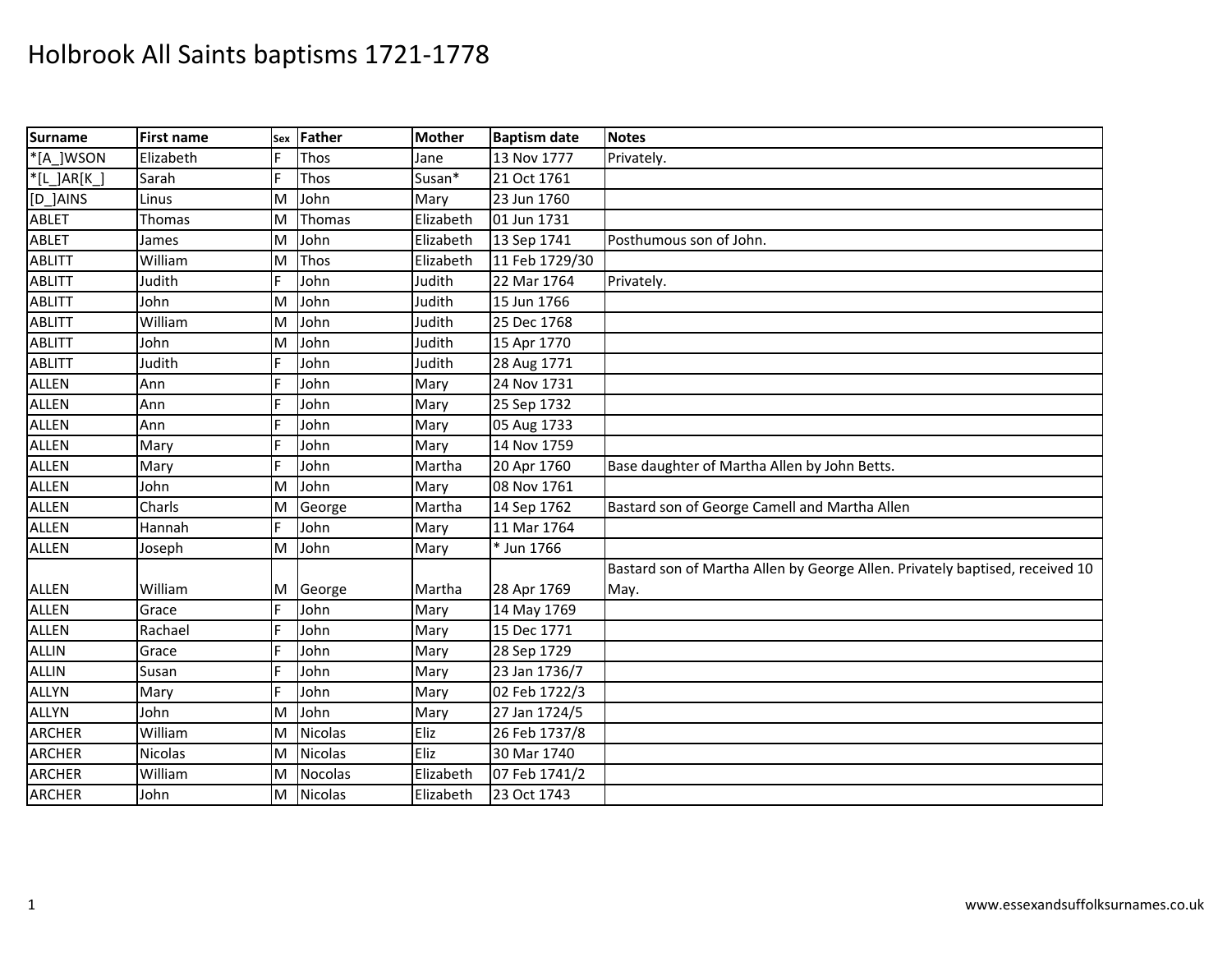| <b>Surname</b>  | <b>First name</b> | Sex | Father         | <b>Mother</b> | <b>Baptism date</b> | <b>Notes</b>                                                            |
|-----------------|-------------------|-----|----------------|---------------|---------------------|-------------------------------------------------------------------------|
| <b>ARCHER</b>   | Elizabeth         | E   | <b>Nicolas</b> | Elizabeth     | 19 Jan 1745/6       | Privately. Received 02 Feb.                                             |
| <b>ARCHER</b>   | Reuben            | M   | Nicolas        | Elizabeth     | 20 Mar 1747/8       |                                                                         |
| <b>ARCHER</b>   | Abraham           | M   | <b>Nicolas</b> | Elizabeth     | 14 Apr 1751         |                                                                         |
| <b>ARCHER</b>   | Joseph            | M   | <b>Nicolas</b> | Elizabeth     | 25 Nov 1753         |                                                                         |
| <b>ARCHER</b>   | Rose              | F   | <b>Nicolas</b> | Elizabeth     | * Feb 1756          |                                                                         |
| <b>ARCHER</b>   | William Wood      | ΙM  | William        | Rose          | 09 Sep 1777         | Bastard son of Rose Archer by William Wood. Privately. Received 04 Dec. |
| <b>BAGLEY</b>   | [T ]arster        | M   | Edmond         | Elizabeth     | 05 Jan 1738/9       |                                                                         |
| <b>BAGLEY</b>   | Joseph            | M   | Edmond         | Elizabeth     | 27 Jun 1742         |                                                                         |
| <b>BAGLY</b>    | Edmond            | M   | Edmund         | Elizabeth     | 27 Jan 1744/5       |                                                                         |
| <b>BAGLY</b>    | John              | M   | Edmond         | Elizabeth     | 16 Aug 1747         |                                                                         |
| <b>BAGLY</b>    | William           | M   | Edmund         | Elizabeth     | 15 Sep 1754         |                                                                         |
| <b>BANTICK</b>  | Mary              | E   | George         | Mary          | * Feb 1729/30       | Daughter of George Bantick jnr.                                         |
| <b>BANTICK</b>  | Sarah             | F   | George         | Mary          | 28 Nov 1731         |                                                                         |
| <b>BANTICK</b>  | Mary              | E   | John           | Mary          | 06 Jun 1736         |                                                                         |
| <b>BANTIFF</b>  | John              | M   | George         | Mary          | 28 Apr 1734         |                                                                         |
| <b>BANTOCK</b>  | Ann               | E   | George         | Mary          | 01 Aug 1739         | Privately                                                               |
| <b>BANTOF</b>   | George            | M   | George         | Mary          | 01 Nov 1739         |                                                                         |
| <b>BANTOF</b>   | Robert            | M   | George         | Mary          | 16 Oct 1743         |                                                                         |
| <b>BANTOF</b>   | William           | M   | George         | Mary          | 31 Aug 1746         |                                                                         |
| <b>BANTOFT</b>  | Samuel            | ΙM  | George         | Mary          | 14 May 1749         |                                                                         |
| <b>BARKER</b>   | Abraham           | M   | John           | Eliz          | 05 May 1734         |                                                                         |
| <b>BEACH</b>    | John Ellsden      | M   | John           | Elizabeth     | 07 Oct 1753         |                                                                         |
| <b>BEAUMONT</b> | Jacob             | M   | John           | Mary          | 22 Jan 1760         | Base son of Mary Cole by John Beaumont. Privately baptised.             |
| <b>BENNET</b>   | Robert            | M   | Jonathan       | Dorothy       | 14 Sep 1724         |                                                                         |
| <b>BENNET</b>   | Martha            | E   | Jonathan       | Dorothy       | 16 Apr 1732         |                                                                         |
| <b>BENNET</b>   | Susan             | E   | Jonathan       | Dorothy       | 10 Nov 1734         |                                                                         |
| <b>BENNET</b>   | Joseph            | M   | Jonathan       | Dorothy       | 15 Jul 1739         |                                                                         |
| <b>BENNITT</b>  | Mary              | F   | Jonathan       | Dorothy       | 15 Mar 1727/8       |                                                                         |
| <b>BENNITT</b>  | Jonathan          | M   | Jonathan       | Dorathy       | 09 Nov 1729         |                                                                         |
| <b>BENTLY</b>   | Mary              | E   | Edward         | Mary          | 21 Sep 1772         |                                                                         |
| <b>BETTS</b>    | John              | M   | William        | Hester        | 28 Mar 1736         |                                                                         |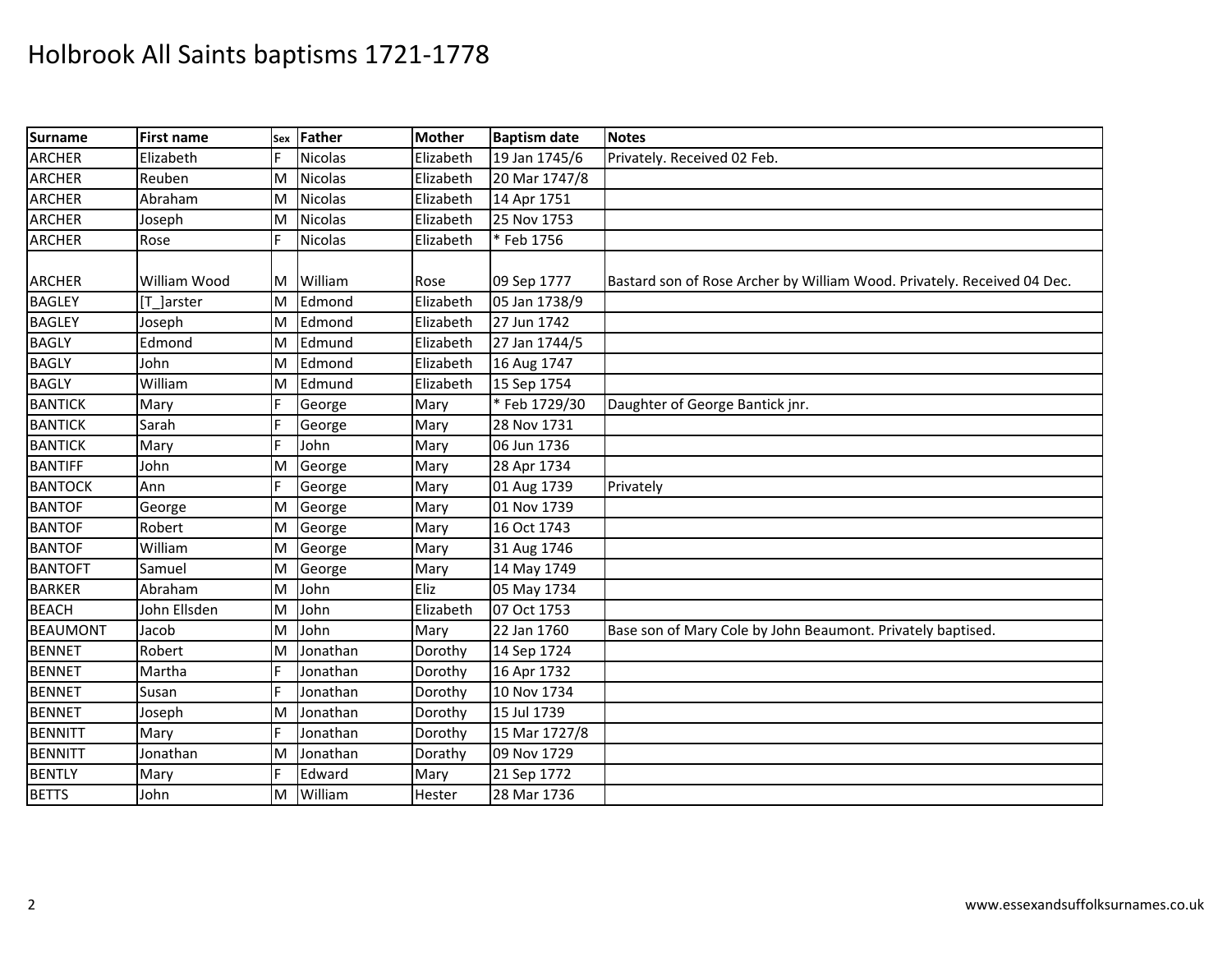| Surname          | First name | Sex | Father    | <b>Mother</b> | <b>Baptism date</b> | <b>Notes</b>                                                                |
|------------------|------------|-----|-----------|---------------|---------------------|-----------------------------------------------------------------------------|
| <b>BETTS</b>     | William    | M   | William   | Hester        | 21 May 1738         |                                                                             |
| <b>BETTS</b>     | Ann        |     | William   | Hester        | 04 Jan 1740/1       |                                                                             |
| <b>BETTS</b>     | Charls     | M   | William   | Hester        | 10 Apr 1743         |                                                                             |
| <b>BETTS</b>     | Joseph     | M   | William   | Hester        | 22 Dec 1745         |                                                                             |
| <b>BETTS</b>     | Mary       | F   | John      | Martha        | 20 Apr 1760         | Base daughter of Martha Allen by John Betts.                                |
| <b>BETTS</b>     | Ann        |     | William   | Elizabeth     | 22 Oct 1775         | Posthumous daughter of William Betts by Elizabeth his wife.                 |
| <b>BLOMFIELD</b> | John       | M   | John      | Mary          | 13 Dec 1778         |                                                                             |
| <b>BLOSS</b>     |            | M   | Elnathan  | Ann           | 30 Dec 1726         |                                                                             |
| <b>BLOSSE</b>    | Elizabeth  | F   | Elnathan  | Anne          | 02 Jun 1721         |                                                                             |
| <b>BLOSSE</b>    | Elnathan   | M   | Elnathan  | Anne          | 12 Jun 1723         |                                                                             |
| <b>BLYTH</b>     | William    | M   | Samuel    | Mary          | 15 Jun 1778         |                                                                             |
| <b>BOOMER</b>    | Sarah      |     |           | Hannah        | 14 Feb 1742/3       | <b>Base child</b>                                                           |
| <b>BORRET</b>    | Robert     | M   | Thomas    | Elizabeth     | 26 Mar 1758         | Privately. Received 23 Apr.                                                 |
| <b>BOYCE</b>     | Robert     | M   | William   | Sarah         | 09 Nov 1756         |                                                                             |
| <b>BOYCE</b>     | Sarah      |     | William   | Sarah         | 21 Jan 1759         |                                                                             |
| <b>BOYCE</b>     | William    | M   | William   | Sarah         | 29 May 1760         |                                                                             |
| <b>BOYCE</b>     | Robert     | M   | William   | Sarah         | 19 Jun 1761         | Privately. Received 15 Oct 1762                                             |
| <b>BOYCE</b>     | Robert     | M   | William   | Sarah         | 15 Oct 1762         | Entry crossed out.                                                          |
| <b>BOYCE</b>     | Ann        |     | William   | Sarah         | 12 Jun 1763         |                                                                             |
| <b>BOYCE</b>     | John       | M   | William   | Sarah         | 02 Dec 1765         | Privately. Received 15 Dec.                                                 |
| <b>BOYCE</b>     | Thomas     | M   | William   | Sarah         | 11 Aug 1771         | Privately. Received 08 Oct.                                                 |
| <b>BRAHAM</b>    | Eliz       |     | Thomas    | Eliz          | 10 Nov 1734         |                                                                             |
| <b>BRAINE</b>    | Thomas     | M   | Thomas    |               | 17 Jan 1732/3       | Son of Thomas Braine & his wife.                                            |
| <b>BRAME</b>     | Mary       | F   | Tho       | Eliz          | 23 Mar 1740/1       |                                                                             |
| <b>BRET</b>      | Patience   |     | John      | Mary          | 22 Apr 1776         |                                                                             |
| <b>BRETT</b>     | Mary       |     | John      | Mary          | 27 Feb 1726/7       |                                                                             |
| <b>BRETT</b>     | Sarah      |     | John      | Mary          | 16 Jun 1728         |                                                                             |
| BU[SC][KH        | Bumpstead  | M   | Nathaniel | Ann           | 29 Sep 1774         | Privately. Received 20 Feb 1775                                             |
|                  |            |     |           |               |                     | Was privately baptised by the Curate of St Lawrence Ipswich & received into |
| <b>BUCK</b>      | Ann        |     | Nathaniel | Ann           | 20 Feb 1775         | this Congregation Feb 20 1775 aged about a year and a quarter.              |
| <b>BUCK</b>      | Sarah      |     | Nathaniel | Ann           | 24 Dec 1775         | Privately. Received 29 Sep 1777                                             |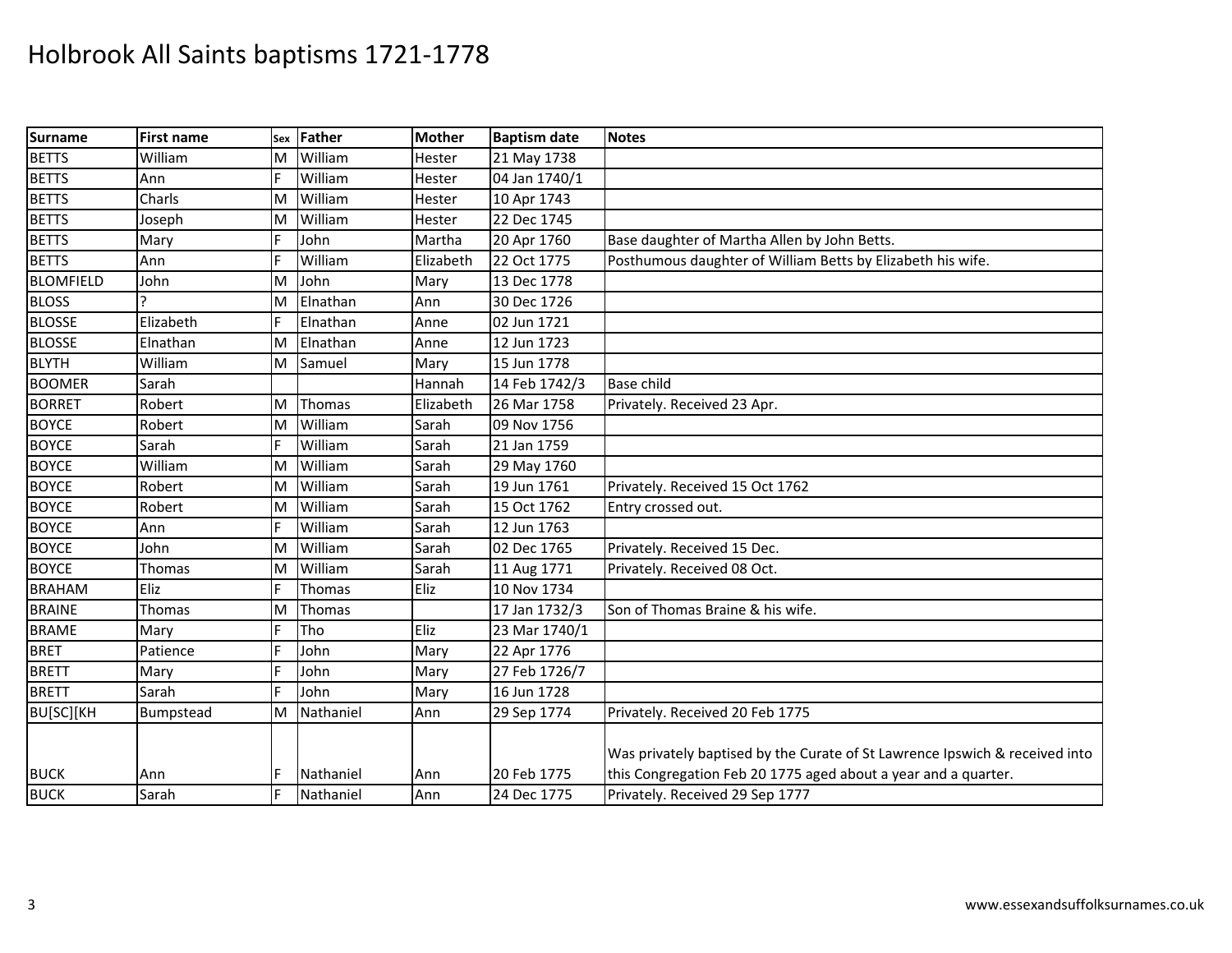| Surname         | <b>First name</b> |   | sex Father | <b>Mother</b> | <b>Baptism date</b> | <b>Notes</b>                                                                 |
|-----------------|-------------------|---|------------|---------------|---------------------|------------------------------------------------------------------------------|
| <b>BUCK</b>     | Elizabeth         | F | John       | Mary          | 16 Jun 1776         |                                                                              |
| <b>BUCK</b>     | Charls            | M | Nathaniel  | Ann           | 30 Dec 1776         | Privately. Received 29 Sep 1777.                                             |
| <b>BUCK</b>     | James Frederick   | M | Nathaniel  | Ann           | 16 Dec 1778         | Privately. Received 25 Jun 1779.                                             |
| <b>BURSTAL</b>  | Elizabeth         |   | Patrick    | Mary          | 10 Jun 1759         |                                                                              |
| <b>BURSTAL</b>  | Ann               | F |            | Mary          | 01 Jul 1772         | Bastard daughter of Mary Burstal, widow.                                     |
| <b>BURSTALL</b> | Samuel            | M | Patrick    | Mary          | 18 Feb 1761         | Privately.                                                                   |
| <b>BURSTALL</b> | John              | M | Patrick    | Mary          | 12 Aug 1764         | Aged 5 years.                                                                |
| <b>BURSTALL</b> | Susanna           | E | Patrick    | Mary          | 12 Aug 1764         | Aged 2 years.                                                                |
| <b>BURSTALL</b> | Alice             | E | Patrick    | Mary          | 18 Dec 1768         | Posthumous daughter of Patrick                                               |
| <b>BURTON</b>   | Robert            | M | Robert     | Mary          | 17 Mar 1765         |                                                                              |
| <b>BUTTS</b>    | Elizabeth         |   | John       | Elizabeth     | 07 Jun 1738         |                                                                              |
| <b>BUTTS</b>    | Mary              | F | John       | Eliz          | 30 Aug 1741         |                                                                              |
| <b>BUTTS</b>    | Martha            | E | John       | Elizabeth     | 01 Apr 1744         | Daughter of John Butts lately deceased by Elizabeth his wife.                |
| <b>CABBARN</b>  | Catharine         |   | Will.      | Catharine     | 10 Feb 1731/2       |                                                                              |
| <b>CABBON</b>   | Ann               |   | William    | Catharine     | 12 Dec 1732         |                                                                              |
| <b>CABBON</b>   | William           | M | William    | Catharine     | 15 Feb 1735/6       |                                                                              |
| <b>CABBON</b>   | George            | M | William    | Catherine     | 21 Jul 1738         |                                                                              |
| <b>CABBON</b>   | Ann               | F | William    | Catherine     | 23 Mar 1739/40      |                                                                              |
| <b>CABBON</b>   | John              | M | William    | Catharine     | 19 Jul 1741         |                                                                              |
| <b>CABBOURN</b> | Mary              | F | Will.      | Catharine     | 10 Feb 1733/4       |                                                                              |
| <b>CAMELL</b>   | Charls            | M | George     | Martha        | 14 Sep 1762         | Bastard son of George Camell and Martha Allen                                |
|                 |                   |   |            |               |                     | Bastard son of Martha Allen by George Allen. Privately baptised, received 10 |
| <b>CAMELL</b>   | William           | M | George     | Martha        | 28 Apr 1769         | May.                                                                         |
| <b>CAMPLIN</b>  | Mary              | F | Noah       | Eliz.         | 26 Jun 1722         |                                                                              |
| <b>CAVELL</b>   | Humfry            | M | Humphry    | Susan         | 15 Jan 1770         |                                                                              |
| <b>CAVELL</b>   | Charls            | M | Humphry    | Susan         | 20 Feb 1771         |                                                                              |
| CAVELL          | Susanna Stebbing  |   | Humphrey   | Susan         | 20 Apr 1774         |                                                                              |
| <b>CAVILL</b>   | Richard           | M | Humphry    | Susan         | 02 Mar 1772         | Privately. Received 26 Nov.                                                  |
| <b>CAVILL</b>   | Rebekah           | E | Humphry    | Susan         | 08 Oct 1775         | Privately. Received 11 Feb 78.                                               |
| <b>CAVILL</b>   | Nathaniel         | M | Humphry    | Susan         | 11 Feb 1778         |                                                                              |
| <b>CHAPLIN</b>  | Mary              | F | Richard    | Ann           | 20 Apr 1723         |                                                                              |
| <b>CHAPLIN</b>  | Elisth            |   | Richard    | Ann           | 17 Dec 1736         |                                                                              |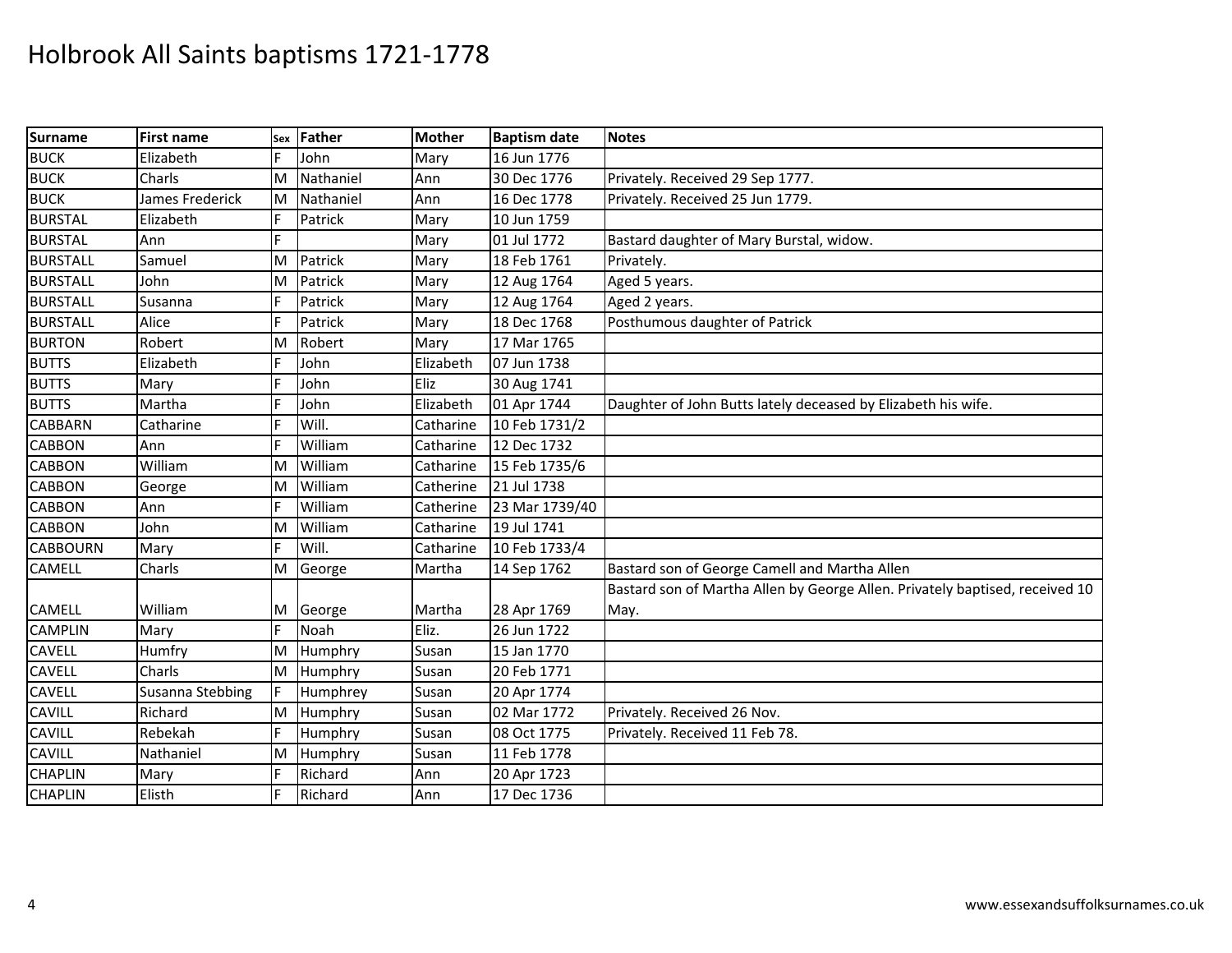| Surname         | <b>First name</b> |     | sex Father | <b>Mother</b>  | <b>Baptism date</b> | <b>Notes</b>                                    |
|-----------------|-------------------|-----|------------|----------------|---------------------|-------------------------------------------------|
| <b>CHAPLIN</b>  | Kempster          |     | Kempster   | Ann            | 14 May 1749         | Base child of Kempster Woollard and Ann Chaplin |
| <b>CHILD</b>    | John              | M   | Joseph     | Susanna        | 26 Mar 1777         | Privately. Received 20 Jul.                     |
| <b>CHILD</b>    | William           | M   | Joseph     | Susanna        | 23 Apr 1778         |                                                 |
| <b>CHISNAL</b>  | Charles           | M   | Charles    | Ann            | 07 Sep 1729         |                                                 |
| <b>CHISNAL</b>  | Mary              | IF. | Charles    | Ann            | 01 Dec 1730         |                                                 |
| <b>CHISNAL</b>  | William           | M   | Charles    | Ann            | 04 Feb 1732/3       |                                                 |
| <b>CHISNAL</b>  | Eliz              |     | Frances    | Eliz           | 03 Mar 1733/4       |                                                 |
| <b>CHISNAL</b>  | Eliz.             |     | Charles    | Ann            | 30 Mar 1734         |                                                 |
| <b>CHISNAL</b>  | Mary              | F   | Franciss   | Eliz           | 25 May 1735         |                                                 |
| <b>CHISNAL</b>  | Samuel            | M   | Samuel     | <b>Bridget</b> | 16 Aug 1741         |                                                 |
| <b>CHISNAL</b>  | Daniel            | M   | Daniel     | Frances        | 31 Jan 1741/2       |                                                 |
| <b>CHISNAL</b>  | Eleanor           | IF. | Daniel     | Frances        | 31 Jan 1741/2       |                                                 |
| <b>CHISNAL</b>  | Daniel            | M   | Daniel     | Frances        | 17 Apr 1743         |                                                 |
| <b>CHISNAL</b>  | Henery            | M   | Daniel     | Frances        | 17 Apr 1743         |                                                 |
| <b>CHISNAL</b>  | <b>Bridget</b>    |     | Samuel     | <b>Bridget</b> | 23 May 1743         |                                                 |
| <b>CHISNAL</b>  | Ann               | F   | Samuel     | <b>Bridget</b> | 29 Mar 1745         |                                                 |
| <b>CHISNAL</b>  | Ann               |     | Charls     | Susanna        | 03 Jun 1746         |                                                 |
| <b>CHISNAL</b>  | Richard           | M   | Charls     | Susanna        | 08 Jul 1748         | Privately baptised. Received 31 Oct 1749.       |
| <b>CHISNAL</b>  | Hannah            |     | Charls     | Susanna        | 31 Oct 1749         |                                                 |
| <b>CHISNAL</b>  | Sarah             | F   | Samuel     | Sarah          | 07 Jan 1750/1       |                                                 |
| <b>CHISNAL</b>  | Mary              |     | Samuel     | Sarah          | 28 Jun 1752         |                                                 |
| <b>CHISNAL</b>  | Francis           | ΙM  | Thomas     | Sarah          | 11 Oct 1758         |                                                 |
| <b>CHISNAL</b>  | John              | M   | Charls     | Susan          | 29 May 1768         |                                                 |
| <b>CHISNALL</b> | Margeret          | IF. | Charls     | Susanna        | 04 Dec 1744         |                                                 |
| <b>CHISNALL</b> | Sarah             | E   | Thos       | Sarah          | 29 Jun 1760         |                                                 |
| <b>CHISNALL</b> | William           | M   | Charls     | Susan          | 13 May 1764         | Son of Charls Chisnall jnr.                     |
| <b>CHISNALL</b> | Susan             |     | Charls     | Susan          | 09 Feb 1766         |                                                 |
| <b>CHISNEL</b>  | Jno               | M   | Charles    | Susannah       | 31 Oct 1736         |                                                 |
| <b>CHISNEL</b>  | Francis           | M   | Francis    | Eliz           | 03 Nov 1736         |                                                 |
| <b>CHISNEL</b>  | Thomas            | ΙM  | Daniel     | Frances        | 26 Jun 1737         |                                                 |
| <b>CHISNEL</b>  | Susanna           |     | Charls     | Susanna        | 23 Mar 1737/8       |                                                 |
| <b>CHISNEL</b>  | Sarah             |     | Francis    | Eliz           | 31 Mar 1738         |                                                 |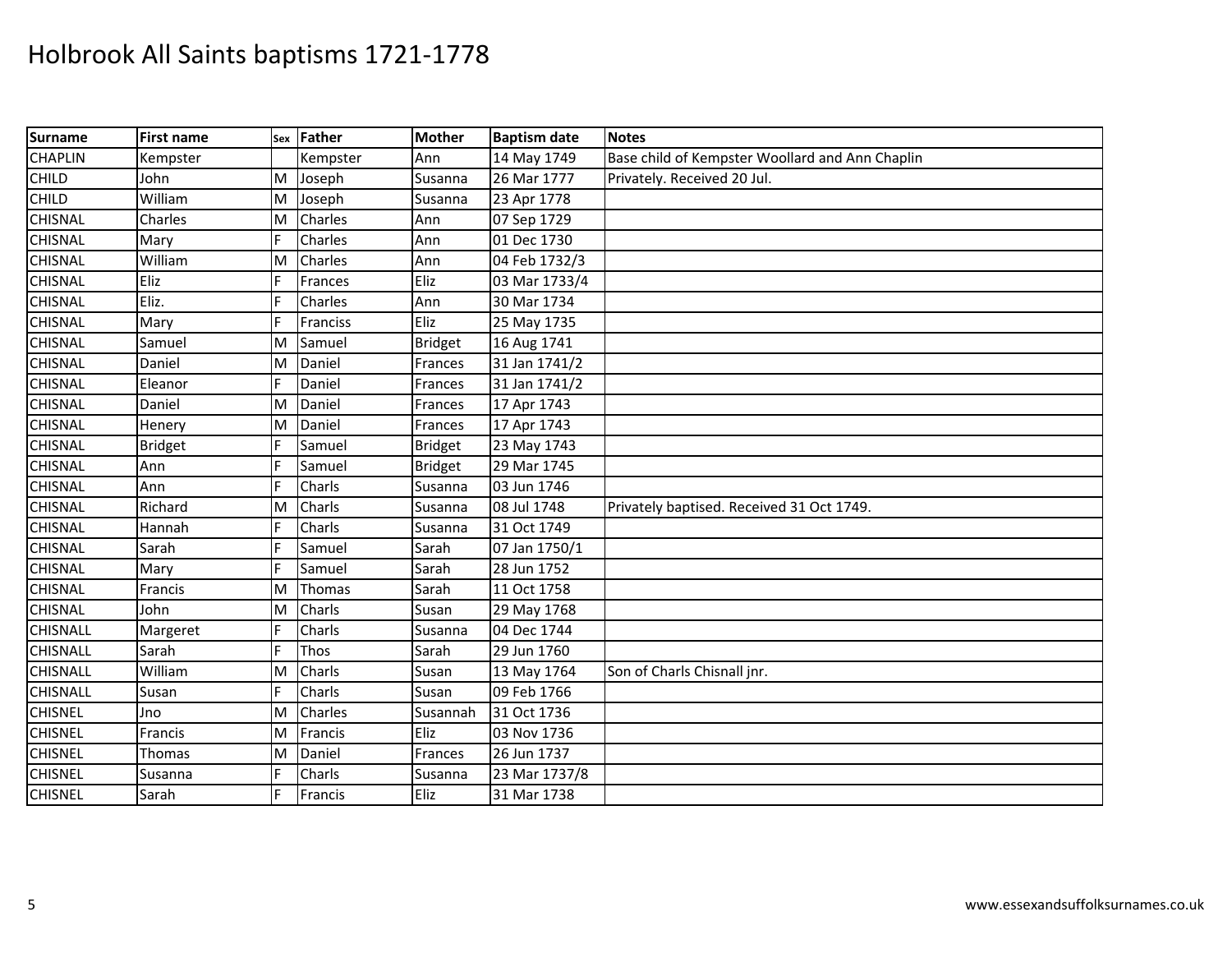| Surname          | First name    |   | sex Father | <b>Mother</b> | <b>Baptism date</b> | <b>Notes</b>                     |
|------------------|---------------|---|------------|---------------|---------------------|----------------------------------|
| <b>CHISNEL</b>   | Ann           |   | Daniel     | Frances       | 25 Mar 1739         |                                  |
| <b>CHISNEL</b>   | John          | M | Charls     | Susannah      | 02 May 1739         |                                  |
| <b>CHISSNELL</b> | <b>Thomas</b> | M | Char.      | Anne          | 18 Jul 1727         |                                  |
| <b>CLARK</b>     | John          | M | John       | Mary          | 21 Sep 1725         |                                  |
| <b>CLARK</b>     | John          | M | Percifull  | Mary          | 25 Feb 1732/3       |                                  |
| <b>CLARK</b>     | James         | M | James      | Susan         | 21 Aug 1743         |                                  |
| <b>CLARK</b>     | Joseph        | M | James      | Susan         | 31 May 1745         |                                  |
| <b>CLARK</b>     | John          | M | James      | Susan         | 13 Dec 1747         |                                  |
| <b>CLARK</b>     | Samuel        | M | James      | Susan         | 11 Feb 1749/50      |                                  |
| <b>CLARK</b>     | Susan         |   | James      | Susan         | 01 Mar 1752         |                                  |
| <b>CLARK</b>     | Mary          |   | James      | Susan         | 21 Apr 1754         |                                  |
| <b>CLARK</b>     | William       | M | James      | Susan         | 28 Apr 1756         |                                  |
| <b>CLARK</b>     | Susan         |   | Thomas     | Susan         | 10 Jul 1757         |                                  |
| <b>CLARK</b>     | Thomas        | M | Thomas     | Susan         | 30 Jul 1758         |                                  |
| <b>CLARK</b>     | Rose Ann      |   | Joseph     | Rose          | 29 Apr 1759         |                                  |
| <b>CLARK</b>     | Mary          |   | Thos       | Susan         | 20 Jul 1759         |                                  |
| <b>CLARK</b>     | Mary          |   | Percival   | Sarah         | 02 Sep 1759         |                                  |
| <b>CLARK</b>     | Joseph        | M | Joseph     | Rose          | 08 Mar 1761         |                                  |
| <b>CLARK</b>     | Percival      | M | Percival   | Sarah         | 15 Mar 1761         |                                  |
| <b>CLARK</b>     | Mary          |   | Thos       | Susan         | 30 Sep 1762         | Privately. Received 26 May 1765. |
| <b>CLARK</b>     | Mary          |   | Joseph     | Rose          | 29 Nov 1762         |                                  |
| <b>CLARK</b>     | John          | M | Percival   | Sarah         | 09 Jun 1764         | Privately. Received 10 Jun.      |
| <b>CLARK</b>     | Sarah         |   | Thomas     | Susan         | 26 May 1765         |                                  |
| <b>CLARK</b>     | Thos          | M | Thos       | Susan         | 07 Apr 1767         |                                  |
| <b>CLARK</b>     | Mary          |   | Percival   | $S[au]*$      | 07 Feb 1768         |                                  |
| <b>CLARK</b>     | William       | M | Thos       | Susan         | 18 May 1769         | Privately                        |
| <b>CLARK</b>     | John          | M | Percival   | Sarah         | 12 May 1771         |                                  |
| <b>CLARKE</b>    | Robert        | M | John       |               | 16 Mar 1721/2       | Son of John Clarke, by his wife. |
| <b>CLARKE</b>    | Mary          |   | John       | Mary          | 20 Nov 1723         |                                  |
| <b>CLARKE</b>    | Sarah         |   | John       | Mary          | 13 Apr 1729         |                                  |
| <b>CLARKE</b>    | Joseph        | M | John       | Mary          | 02 Mar 1730/1       |                                  |
| <b>CLARKE</b>    | Percifull     | M | Percifull  | Mary          | 31 Oct 1731         |                                  |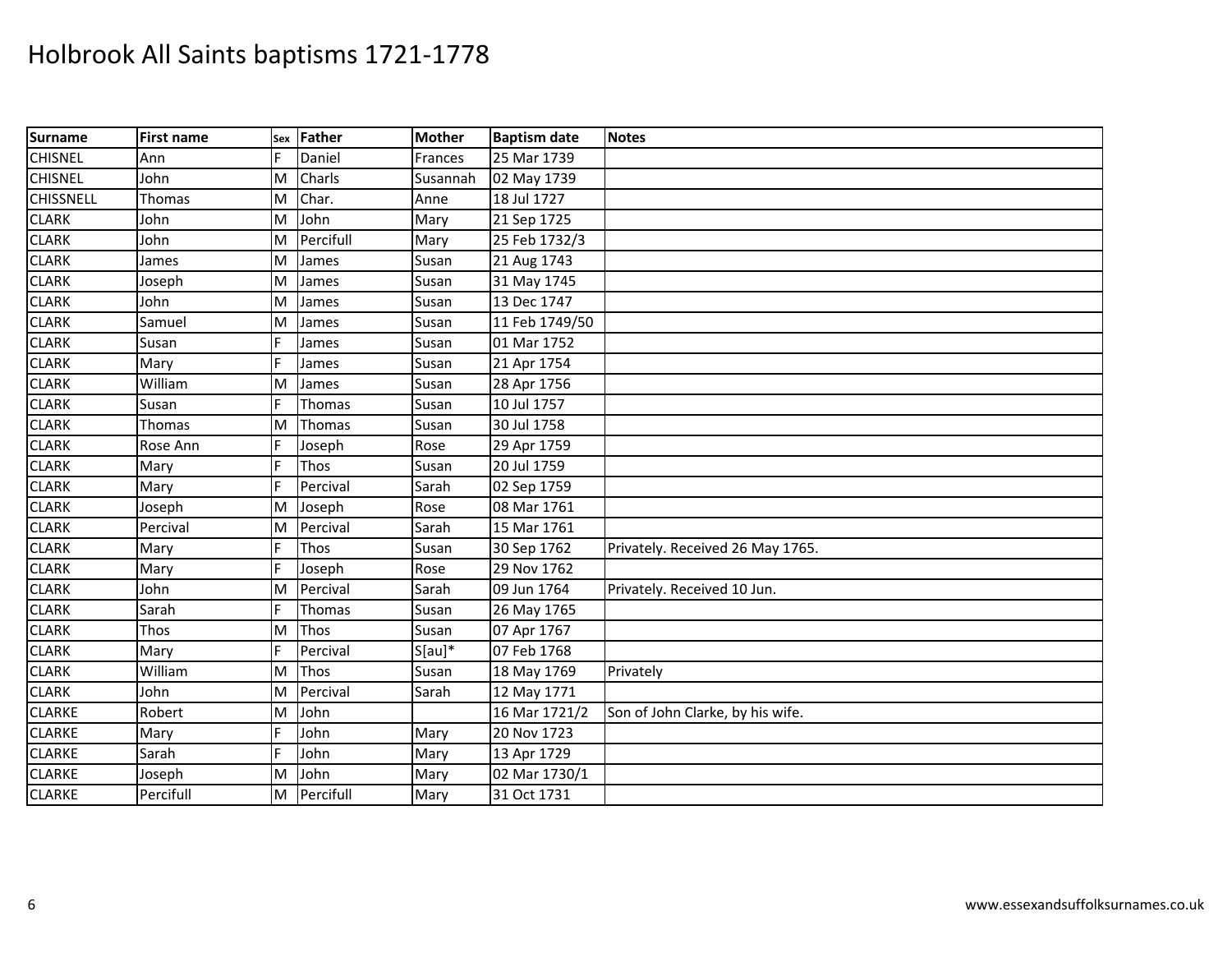| <b>Surname</b> | <b>First name</b> | Sex | Father   | <b>Mother</b> | <b>Baptism date</b> | <b>Notes</b>                                                            |
|----------------|-------------------|-----|----------|---------------|---------------------|-------------------------------------------------------------------------|
| <b>CLARKE</b>  |                   | M   | John     | Mary          | 03 Sep 1732         |                                                                         |
| <b>CLARKE</b>  | Elizabeth         |     | John     | Mary          | 02 Jun 1734         |                                                                         |
| <b>COKER</b>   | Sarah             |     | Edward   | Catherine     | 04 Jul 1722         |                                                                         |
| <b>COLE</b>    | Thomas            | M   | Abraham  | Abigail       | 06 Jan 1724/5       |                                                                         |
| <b>COLE</b>    | Edmund            | M   | Abraham  | Abigal        | 22 Jan 1726/7       |                                                                         |
| <b>COLE</b>    | Abigal            | F   | Abraham  | Abigal        | 12 Oct 1729         |                                                                         |
|                |                   |     |          |               |                     | No parents' names given, so unclear if Cole is her father's or mother's |
| <b>COLE</b>    | Martha            |     |          |               | 21 Sep 1731         | surname (or even husband's).                                            |
| <b>COLE</b>    | Mary              |     | Abraham  | Abigal        | 20 Apr 1735         |                                                                         |
| <b>COLE</b>    | John              | M   | Abraham  | Abigal        | 07 Aug 1737         |                                                                         |
| <b>COLE</b>    | Robert            | M   | Abraham  | Abigal        | 13 Apr 1740         |                                                                         |
| <b>COLE</b>    | Elizabeth         |     | Abraham  | Susan         | 15 Jan 1747/8       |                                                                         |
| <b>COLE</b>    | Jacob             | M   | John     | Mary          | 22 Jan 1760         | Base son of Mary Cole by John Beaumont. Privately baptised.             |
| <b>COOK</b>    | Warden            | F   | James    | Elizabeth     | 21 Jun 1762         | Privately. Received 15 Oct.                                             |
| <b>COOK</b>    | Mary              |     | James    | Elizabeth     | 08 Jun 1766         |                                                                         |
| COOK           | Hannah            |     | James    | Elizabeth     | 06 Nov 1768         |                                                                         |
| COOK           | Joseph            | M   | Thos.    | Elizabeth     | 29 Aug 1773         | Bastard son of Elizabeth Cook, widow, by Thos. Wellum.                  |
| <b>COOPER</b>  | William           | ΙM  | William  | Sarah         | 08 May 1747         | Privately. Received: 29 June.                                           |
| <b>COOPER</b>  | Sarah             |     | William  | Sarah         | 17 Apr 1749         |                                                                         |
| <b>COOPER</b>  | Mary              | IF  | Wm       | Sarah         | * Jan 1752          |                                                                         |
| <b>COOPER</b>  | Mary              |     | William  | Sarah         | 04 Oct 1754         |                                                                         |
| <b>COOPER</b>  | Albon             | M   | William  | Sarah         | 27 Jun 1758         |                                                                         |
| <b>COOPER</b>  | Thomas            | M   | John     | Ann           | 25 Oct 1760         |                                                                         |
| <b>COOPER</b>  | Ursula            | F   | William  | Sarah         | 27 Feb 1763         |                                                                         |
| <b>COOPER</b>  | Henery            | M   | William  | Sarah         | 26 May 1765         |                                                                         |
| <b>CORBALD</b> | John              | M   | John     | Mary          | 22 Apr 1730         |                                                                         |
| <b>CORBOLD</b> | Sarah             |     | John     | Mary          | 08 Dec 1732         |                                                                         |
| <b>CORBOLD</b> | Mary              | F   | John     | Mary          | 25 May 1735         |                                                                         |
| <b>CORBOLD</b> | Shadrach          | M   | John     | Mary          | 27 Dec 1739         |                                                                         |
| <b>COWEY</b>   | Thomas            | M   | Thomas   | Mary          | 04 Nov 1722         |                                                                         |
| <b>COWY</b>    | Mary              |     | Thomas   | Mary          | 14 Nov 1736         |                                                                         |
| <b>CRANE</b>   | Hannah            |     | Benjamin | Hannah        | 15 Aug 1747         |                                                                         |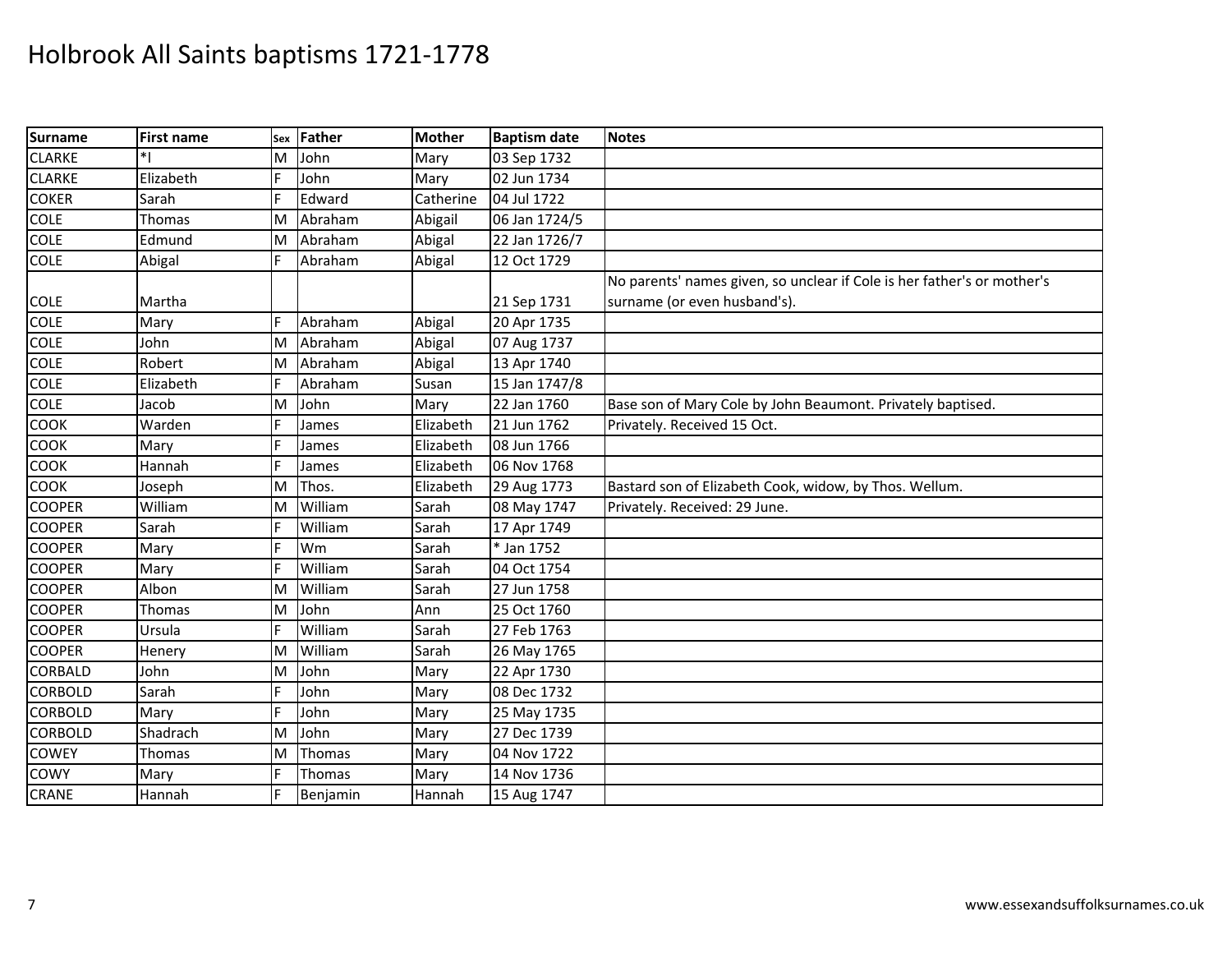| Surname         | <b>First name</b> |   | sex Father | <b>Mother</b> | <b>Baptism date</b> | <b>Notes</b>                             |
|-----------------|-------------------|---|------------|---------------|---------------------|------------------------------------------|
| <b>CRANE</b>    | Joseph            | M | Benjamin   | Hannah        | 30 Dec 1750         |                                          |
| <b>CRANE</b>    | Sarah             | E | Benjamin   | Hannah        | 15 Feb 1752         |                                          |
| <b>CRANE</b>    | Benjamin          | M | Benjamin   | Hannah        | 10 Feb 1754         |                                          |
| <b>CRANE</b>    | Adam              | M | Adam       | Sarah         | * Dec 1755          |                                          |
| <b>CRANE</b>    | Eve               | F | Adam       | Sarah         | 05 Jun 1757         |                                          |
| <b>CRANE</b>    | Sarah             | E | Adam       | Sarah         | 23 Apr 1759         | Privately. Received 29 Apr.              |
| <b>CRANE</b>    | Elizabeth         |   | Adam       | Sarah         | 27 Feb 1761         |                                          |
| <b>CRANE</b>    | Joseph            | M | Adam       | Sarah         | 06 Nov 1762         | Privately. Received 14 Dec.              |
| <b>CRANE</b>    | Joseph            | M | Adam       | Sarah         | 09 Sep 1764         | Privately. Received 21 Oct.              |
| <b>CRISP</b>    | John              | M | John       | Mary          | 24 Dec 1721         |                                          |
| <b>CRISP</b>    | Anne              | F | John       | Anne          | 05 Dec 1724         |                                          |
| <b>CRISP</b>    | George            | M | John       | Anne          | 14 Apr 1728         |                                          |
| <b>CRISP</b>    | Daniel            | M | John       | Ann           | 03 Aug 1732         |                                          |
| <b>CRISP</b>    | Ann               | F | John       | Ann           | 24 Feb 1733/4       |                                          |
| <b>CROXEN</b>   | Susan             | F | John       | Susan         | 04 Nov 1722         |                                          |
| <b>CROXEN</b>   | Sarah             | F | John       | Susan         | 04 Apr 1724         |                                          |
| <b>CROXEN</b>   | Elizabeth         | E | John       | Susan         | 06 Feb 1725/6       |                                          |
| <b>CROXEN</b>   | John              | M | John       | Susan         | 12 Mar 1734/5       |                                          |
| <b>CROXON</b>   | Thomas            | M | Frances    | Hannah        | 14 Sep 1726         |                                          |
| <b>CROXON</b>   | John              | M | John       | Susan         | 06 Jan 1726/7       |                                          |
| <b>CROXON</b>   | Elizabeth         | F | John       | Susan         | 17 Jan 1728/9       |                                          |
| <b>CROXON</b>   | Ann               | F | John       | Susan         | 10 Aug 1732         |                                          |
| <b>CROXON</b>   | Mary              |   |            | Mary          | 26 Jul 1741         | <b>Base child</b>                        |
| <b>CROXSON</b>  | John              | M | John       | Susan         | 13 Dec 1730         |                                          |
| <b>CUCKO</b>    | Edward            | M | Edward     | Catharine     | 22 Mar 1726/7       |                                          |
| <b>CUCKO</b>    | Edward            | M | Ed.        | Catharine     | 20 Aug 1729         |                                          |
| <b>CUCKO</b>    | Sarah             | F | Edward     | Catherine     | * Nov 1740          |                                          |
| <b>CUCKOE</b>   | John              | M | Edward     | Catherine     | 02 Aug 1724         |                                          |
| <b>CUCKOW</b>   | Elizabeth         |   | Edward     | Catherine     | 27 Jun 1736         |                                          |
| <b>CUDBARD</b>  | Edward            | M | John       | Elz.          | 31 Oct 1731         |                                          |
| <b>CUTBARD</b>  | Thomas            |   |            | Mary          | 15 Dec 1721         | <b>Base child</b>                        |
| <b>CUTHBART</b> | George            | M |            | Elizabeth     | 07 May 1738         | Base child of Elizabeth Cuthbart, widow. |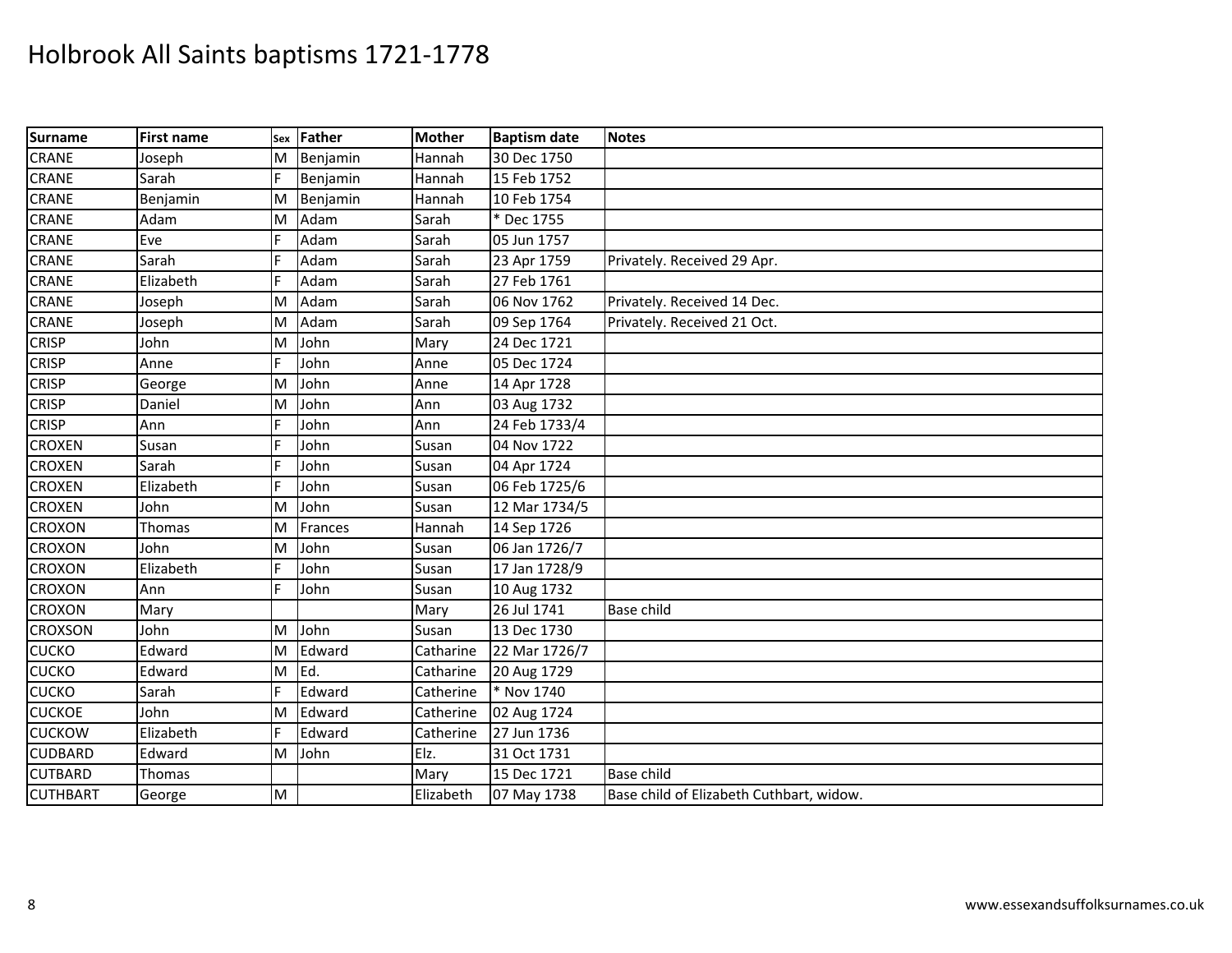| <b>Surname</b>   | <b>First name</b> | Sex | Father   | <b>Mother</b> | <b>Baptism date</b> | <b>Notes</b>                                   |
|------------------|-------------------|-----|----------|---------------|---------------------|------------------------------------------------|
| <b>CUTHBERT</b>  | Eliz.             |     | John     | Eliz.         | 02 Dec 1733         |                                                |
| <b>CUTHBERT</b>  | Robert            | M   | Robt     | Elizabeth     | 25 May 1760         | Base son of Elizabeth Cuthbert by Robt Tiffny. |
| <b>DAKER</b>     | Mary              |     | Benjamin | Mary          | 13 Aug 1775         |                                                |
| <b>DALDREY</b>   | George            | M   | George   | Hannah        | 06 Oct 1735         |                                                |
| <b>DALDY</b>     | George            | M   | George   | Jane          | 20 Nov 1757         |                                                |
| <b>DALDY</b>     | Jane              | F   | George   | Jane          | 25 Apr 1762         |                                                |
| <b>DALDY</b>     | Thomas            | M   | George   | Jane          | 05 May 1765         |                                                |
| <b>DALDY</b>     | Joseph            | M   | George   | Jane          | 07 Oct 1770         |                                                |
| <b>DALE</b>      | John              | M   | John     | Sarah         | 30 Apr 1758         |                                                |
| <b>DALE</b>      | William           | M   | John     | Sarah         | 17 Aug 1760         |                                                |
| <b>DALE</b>      | Sarah             |     | John     | Sarah         | 05 Feb 1763         | Privately                                      |
| <b>DALE</b>      | Mary              |     | John     | Sarah         | 14 Oct 1764         |                                                |
| <b>DALE</b>      | Sarah             |     | John     | Sarah         | 01 Jun 1766         |                                                |
| <b>DAY</b>       | Sarah             |     | Thomas   | Eliza         | 04 Dec 1737         |                                                |
| <b>DAY</b>       | Margeret          |     | Thoams   | Eliz          | 18 Feb 1738/9       |                                                |
| <b>DAY</b>       | William           | M   | Thomas   | Elizabeth     | 25 May 1740         | Privately                                      |
| <b>DRIVER</b>    | Sarah             |     | James    | Sarah         | 04 Sep 1774         | Privately. Received 22 Jan 1775.               |
| <b>DRIVER</b>    | James             | M   | James    | Sarah         | 04 Feb 1776         |                                                |
| <b>DRIVER</b>    | Elizabeth         |     | James    | Sarah         | 07 Dec 1777         | Privately. Received 14 Dec.                    |
| <b>DUNNET</b>    | John              | M   | Henery   | Mary          | 30 Mar 1755         |                                                |
| <b>DUNNET</b>    | Samuel            | M   | Samuel   | Sarah         | 20 Jul 1758         |                                                |
| <b>DURANT</b>    | John              | M   | John     | Susan         | 17 Aug 1732         |                                                |
| <b>DURANT</b>    | Susan             |     | John     | Susan         | 23 Sep 1733         |                                                |
| <b>DURANT</b>    | John              | M   | John     | Susan         | 06 Jul 1735         |                                                |
| <b>DURRANT</b>   | James             | M   | John     | Susan         | 02 Jan 1736/7       |                                                |
| <b>DURRANT</b>   | Joseph            | M   | John     | Susan         | 23 Apr 1738         |                                                |
| <b>DURRANT</b>   | Thomas            | M   | John     | Susan         | 04 Jan 1740/1       |                                                |
| <b>ELLINGTON</b> | Robert            | M   | John     | Grace         | 13 May 1759         |                                                |
| <b>ELLINGTON</b> | John              | M   | John     | Grace         | 09 Aug 1761         |                                                |
| <b>ELLINGTON</b> | Robert            | M   | Robert   | Elizabeth     | 01 Jun 1766         |                                                |
| <b>ELLINGTON</b> | Elizabeth         | E   | Robert   | Elizabeth     | 03 Apr 1768         |                                                |
| <b>ELLINGTON</b> | Samuel            | M   | Robert   | Sarah         | 14 Dec 1777         |                                                |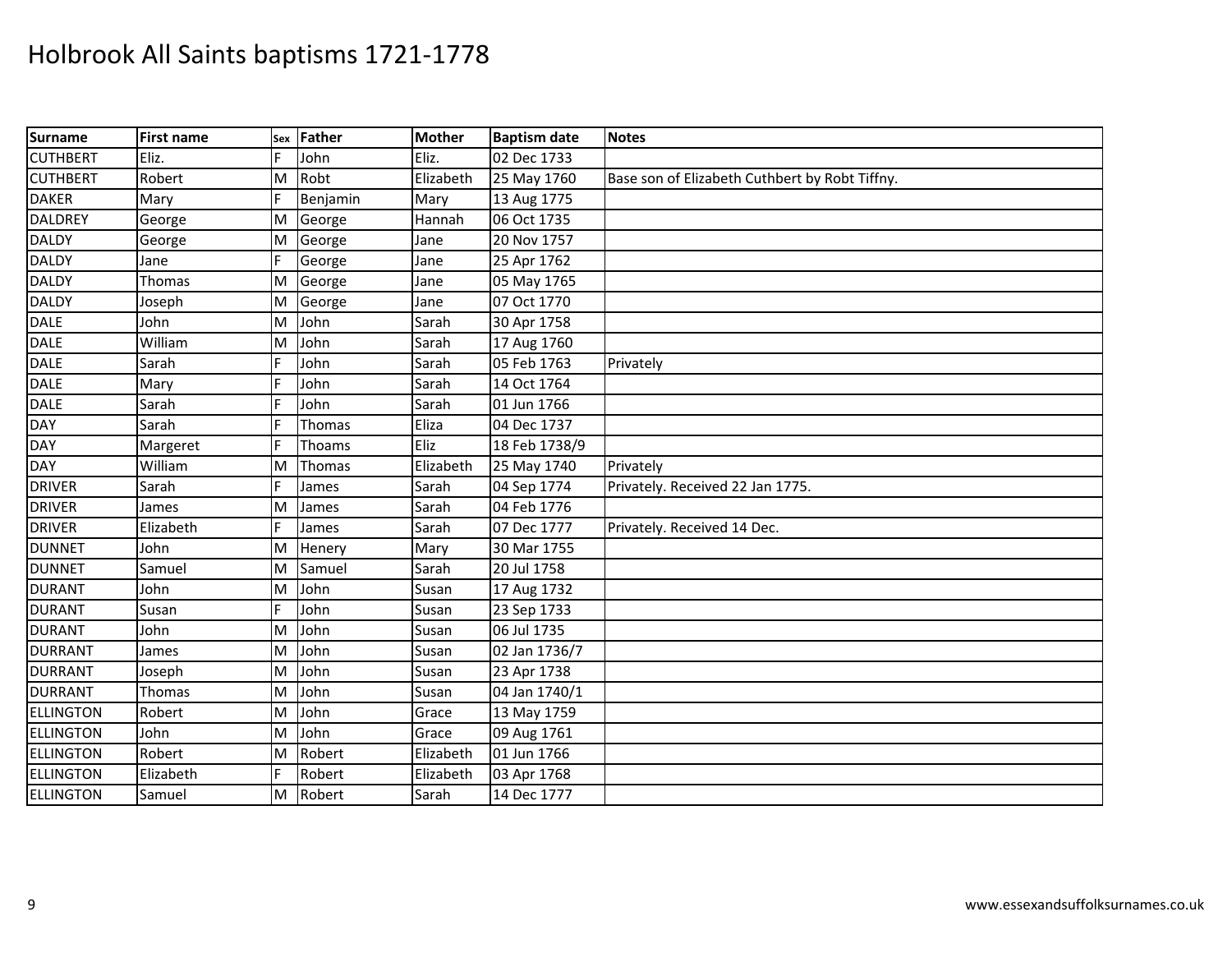| <b>Surname</b>   | <b>First name</b>     | Sex | Father    | <b>Mother</b> | <b>Baptism date</b> | <b>Notes</b>                                   |
|------------------|-----------------------|-----|-----------|---------------|---------------------|------------------------------------------------|
| <b>FARDING</b>   | Richard               | M   | Thomas    | Mary          | 01 Nov 1730         |                                                |
| <b>FARDING</b>   | Sarah                 | F   | John      | Sarah         | 03 May 1776         | Privately. Received 11 Aug.                    |
| <b>FARDING</b>   | John                  | M   | John      | Sarah         | 01 Feb 1778         |                                                |
| <b>FELLOWS</b>   | Judith                | F   | Ed        | Judith        | 18 Jan 1729/30      |                                                |
| <b>FIELD</b>     | Thomas                | M   | Thomas    | Ann           | 21 Sep 1760         | Privately. Received 28 Sep.                    |
| <b>FIELD</b>     | Ann                   |     | Thomas    | Ann           | 10 Oct 1762         |                                                |
| <b>FIELD</b>     | John                  | M   | Thos      | Ann           | 30 Jul 1765         | Privately                                      |
| <b>FIELD</b>     | Mary                  | F   | Thomas    | Ann           | 16 Nov 1766         |                                                |
| <b>FLOWERDEW</b> | Sarah                 | E   | Thomas    | Sarah         | 10 Jun 1744         |                                                |
| <b>FLOWERDEW</b> | John                  | M   | Thomas    | Sarah         | 26 Jan 1745/6       |                                                |
| <b>FLOWERDEW</b> | Elizabeth             |     | Thomas    | Sarah         | 07 Feb 1747/8       |                                                |
| <b>FLOWERDEW</b> | Thomas                | M   | Thomas    | Sarah         | 21 Jan 1749/50      |                                                |
| <b>FLOWERDEW</b> | John                  | M   | John      | Martha        | 06 Jan 1766         | Bastard son of Martha Gall* by John Flowerdew. |
| <b>FROST</b>     | Sarah                 | F   | William   | Hannah        | 16 Nov 1777         |                                                |
| <b>FROST</b>     | Margaret              |     | William   | Hannah        | 06 Aug 1778         | Privately                                      |
| <b>FROST</b>     | Hannah                |     | William   | Hannah        | 06 Aug 1778         | Privately                                      |
| <b>FROUD</b>     | Mary                  | E   | Marvelous | Mary          | 26 Jun 1752         |                                                |
| <b>FROUD</b>     | William               | M   | William   | Ann           | 22 Feb 1758         |                                                |
| <b>FROUD</b>     | John                  | M   | William   | Ann           | 23 Apr 1759         | Privately. Received 22 Feb 1761.               |
| <b>FROUD</b>     | Marvelous             | M   | William   | Ann           | 20 Feb 1761         | Privately. Received 22 Feb.                    |
| <b>FROUD</b>     | Marvelous             | M   | William   | Ann           | 20 May 1763         | Privately.                                     |
| GALL*            | John                  | M   | John      | Martha        | 06 Jan 1766         | Bastard son of Martha Gall* by John Flowerdew. |
| <b>GIBBS</b>     | Sarah                 |     | Robert    | Susanna       | 25 May 1774         |                                                |
| <b>GIBBS</b>     | Robert                | M   | Robert    | Susanna       | 24 Nov 1774         | Privately                                      |
| <b>GIBBS</b>     | Robert                | M   | Robert    | Susanna       | 16 Oct 1775         |                                                |
| <b>GIBBS</b>     | <b>Hayward Robert</b> | M   | Robert    | Susanna       | 16 Nov 1776         | Privately. Received 02 Mar 1778                |
| <b>GIBBS</b>     | Mary                  |     | Robert    | Susan         | 02 Mar 1778         |                                                |
| <b>GILES</b>     | Henery                | M   | Robert    | Hannah        | 01 Apr 1739         |                                                |
| GILLY            | Sarah                 | F   | Daniel    | Sarah         | 28 Nov 1762         | Privately.                                     |
| GILLY            | Elizabeth             |     | Daniel    | Sarah         | 12 Jun 1764         |                                                |
| <b>GILLY</b>     | Daniel                | M   | Daniel    | Sarah         | * Sep 1768          |                                                |
| <b>GILLY</b>     | Elizabeth             | lF. | Daniel    | Sarah         | 27 Dec 1770         |                                                |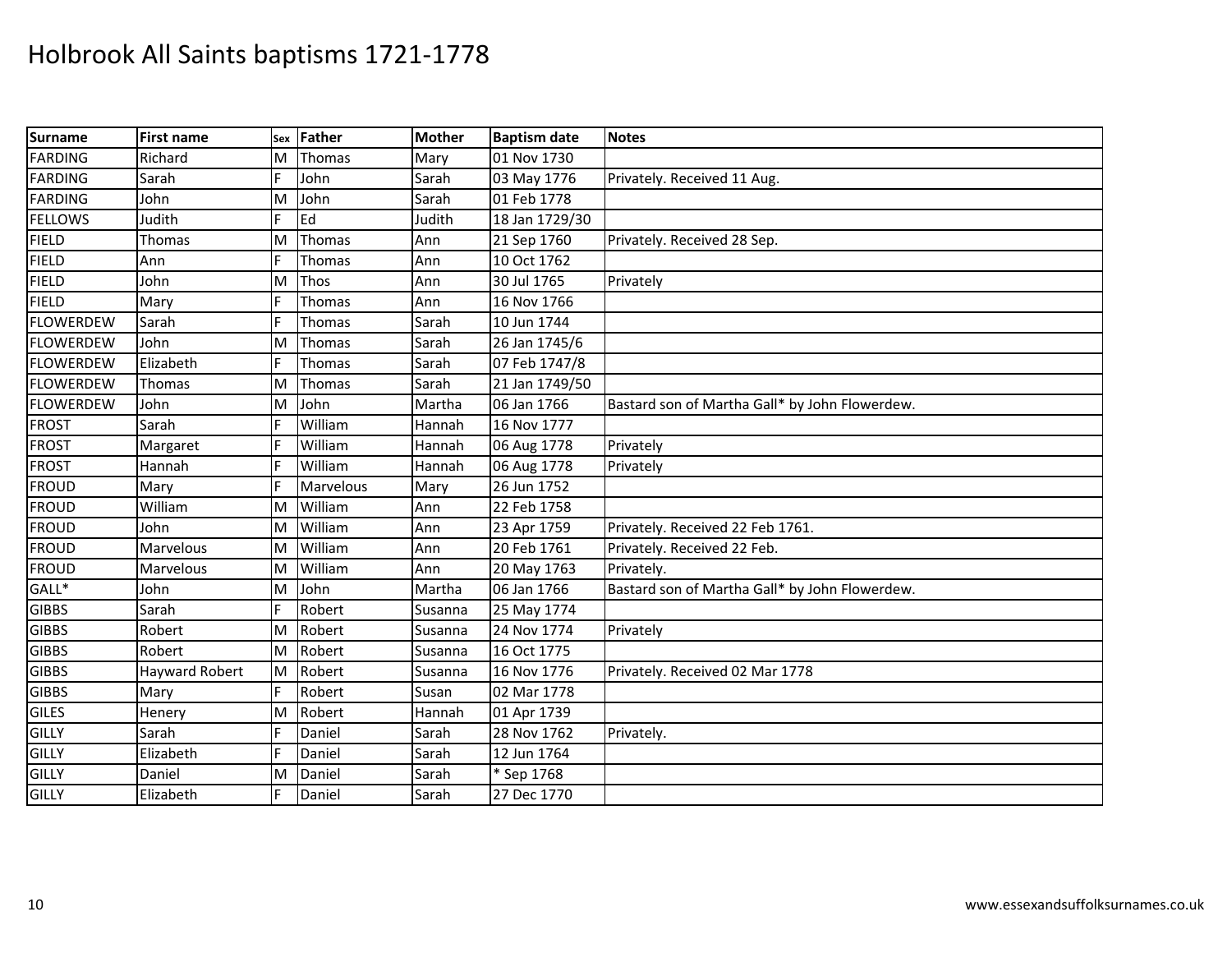| <b>Surname</b>        | <b>First name</b> | Sex | Father  | <b>Mother</b> | <b>Baptism date</b> | <b>Notes</b>                                                         |
|-----------------------|-------------------|-----|---------|---------------|---------------------|----------------------------------------------------------------------|
| <b>GLANFEILD</b>      | Elizabeth         | E   | William | Susanna       | 04 Jan 1740/1       |                                                                      |
| <b>GLANFIELD</b>      | Susanna           |     | William | Sussana       | 13 Oct 1735         |                                                                      |
| <b>GLANFIELD</b>      | William           | M   | William | Susannah      | 05 Feb 1737/8       |                                                                      |
| <b>GLANFIELD</b>      | Ann               | E   | William | Susanna       | 23 Oct 1743         |                                                                      |
| <b>GLANFIELD</b>      | John              | M   | William | Susannah      | 30 Nov 1746         |                                                                      |
| <b>GLANFIELD</b>      | Stephen           | M   | William | Susan         | 18 Feb 1749/50      |                                                                      |
| <b>GODDARD</b>        | Jemima Warren     |     | Joseph  | Elizabeth     | 27 Jan 1770         |                                                                      |
| <b>GORBALD</b>        | Elizabeth         |     | John    | Mary          | 10 Nov 1745         |                                                                      |
| <b>GORBOLD</b>        | Susanna           | F   | John    | Mary          | 18 Sep 1737         | Privately. Received 02 Oct.                                          |
| <b>GREEN</b>          | Thomas            | M   | Thomas  | Sarah         | 29 Oct 1760         |                                                                      |
| <b>GREEN</b>          | Sarah             |     | Thomas  | Sarah         | 16 Jan 1763         | Privately. Received 03 Feb.                                          |
| <b>GRIMWARD</b>       | Elizabeth         |     | Daniel  | Elizabeth     | 11 May 1777         |                                                                      |
| <b>GRIMWOOD</b>       | Mary              | E.  |         | Dorcas        | 09 Mar 1739/40      | <b>Base daughter</b>                                                 |
| <b>GRIMWOOD</b>       | Benjamin          |     |         | Dorcas        | 30 Sep 1744         | <b>Base child</b>                                                    |
| <b>GRIMWOOD</b>       | Daniel            | M   | Daniel  | Elizabeth     | 19 Feb 1772         | Privately. Received 17 May.                                          |
| <b>GRIMWOOD</b>       | Joseph            | M   | Daniel  | Elizabeth     | 20 Feb 1775         | Privately. Received 09 Apr.                                          |
| $GY[L_$ <sup>*N</sup> | John              | M   | Risby   | Susan         | 30 Jan 1774         |                                                                      |
| <b>GYHON</b>          | Joseph            | M   | Risby   | Susan         | 28 May 1775         |                                                                      |
| <b>GYHON</b>          | John              | M   | Risby   | Susan         | 17 Nov 1777         | Privately. Received 14 Dec.                                          |
| H[U_]NNARD            | John              | M   | John    | Mary          | 26 Jul 1769         |                                                                      |
| <b>HALL</b>           | Mary              | F   | Henery  | Sarah         | 01 Sep 1747         |                                                                      |
| <b>HALL</b>           | Catherine         | F   | Henery  | Sarah         | 14 May 1750         |                                                                      |
| <b>HALL</b>           | Rebekah           | E   | Henery  | Sarah         | 20 May 1756         |                                                                      |
| <b>HANNIBALL</b>      | Hellen            | E   | John    | Hellen        | 24 Sep 1744         | Privately baptised. Received 24 Oct.                                 |
| <b>HARE</b>           | Ralph             | M   | James   |               | 20 Oct 1721         | Son of James Hare, by his wife.                                      |
| <b>HARRIS</b>         | Mary              | F   | Edmond  | Margeret      | 20 Jan 1760         |                                                                      |
|                       |                   |     |         |               |                     | Was privately baptised at the Poor House at Tatingstone. Received at |
| <b>HARTLY</b>         | Sarah             |     | Samuel  | Sarah         | ** 1769             | Holbrook 17 May 1769                                                 |
| <b>HARTLY</b>         | Adam              | M   | Samuel  | Sarah         | 08 May 1774         |                                                                      |
| <b>HARTLY</b>         | Elizabeth         | F   | Samuel  | Sarah         | 07 Apr 1776         |                                                                      |
| <b>HASTE</b>          | Anne              | F   | John    | Anne          | 12 Jun 1727         |                                                                      |
| <b>HEWK</b>           | William?          | M   | Edward  | Ann           | 30 Nov 1726         |                                                                      |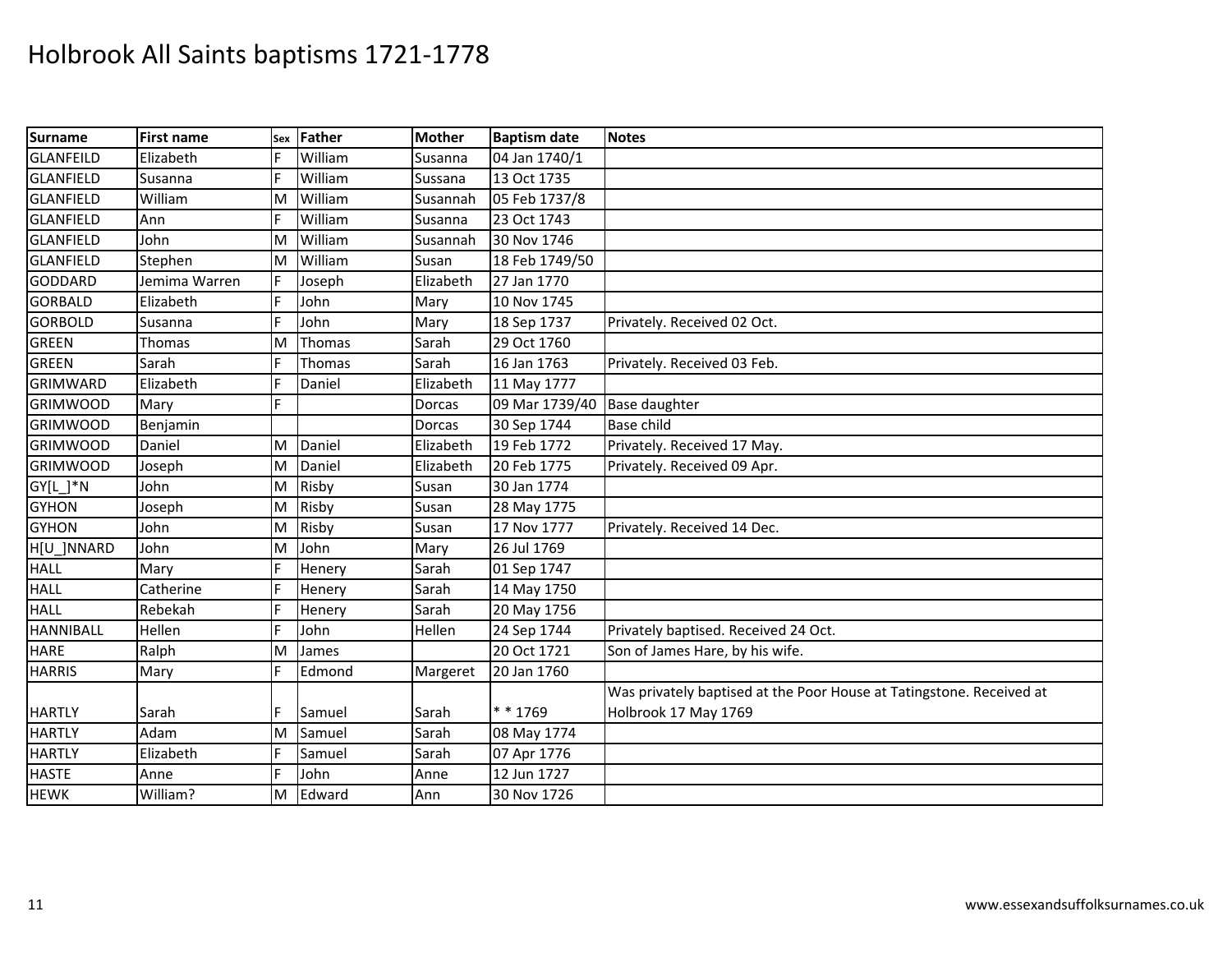| <b>Surname</b> | <b>First name</b> | Sex | Father    | <b>Mother</b> | <b>Baptism date</b> | <b>Notes</b>                                                             |
|----------------|-------------------|-----|-----------|---------------|---------------------|--------------------------------------------------------------------------|
| <b>HEWKE</b>   | Adam              | M   | Adam      | Martha        | 11 Mar 1732/3       |                                                                          |
| <b>HEWKE</b>   | Robert            | M   | Edward    | Ann           | 02 Jan 1740/1       |                                                                          |
| <b>HEWKE</b>   | Adam              | M   | Adam      | Martha        | 06 Aug 1739         | Privately. Received 12 Feb 1741/2                                        |
| <b>HEWKE</b>   | John              | M   | Adam      | Martha        | 23 Aug 1741         | Privately. Received 12 Feb 1741/2                                        |
| <b>HEWKE</b>   | Martha            | F   | Edward    | Ann           | 18 Feb 1741/2       | Privately. Received 04 May 1742.                                         |
| <b>HEWKE</b>   | Eve               | F   | Adam      | Martha        | 24 Dec 1742         |                                                                          |
| <b>HEWKE</b>   | Martha            | F   | Adam      | Martha        | 21 Nov 1744         |                                                                          |
| <b>HEWKE</b>   | Francis           | M   | Edward    | Johanna       | * Jan 1756          |                                                                          |
| <b>HEWKE</b>   | William           | M   | Edward    | Johanna       | 14 Nov 1757         |                                                                          |
| <b>HEWKE</b>   | Johanna           | E   | Edward    | Johanna       | 24 Dec 1758         | Privately. Received 31 Jan 1759                                          |
| <b>HEWKE</b>   | <b>Frances</b>    | E   | Edward    | Johanna       | 20 Jan 1761         |                                                                          |
| <b>HEWKE</b>   | Benjamin          | M   | Edward    | Joanna        | 04 Mar 1763         | Privately. Received 19 Apr.                                              |
| <b>HEWKE</b>   | Maria             | F   | Edward    | Joanna        | 10 Aug 1764         |                                                                          |
| <b>HEWKE</b>   | William           | M   | John      | Mary          | 08 Jul 1765         |                                                                          |
| <b>HEWKE</b>   | William           | M   | Robert    | Susan         | 06 Oct 1765         |                                                                          |
| <b>HEWKE</b>   | Abigal            | F   | Edward    | Joanna        | 27 Jul 1766         | Privately. Received 09 Sep.                                              |
| <b>HEWKE</b>   | Susan             | E   | Robert    | Susan         | 28 Feb 1768         | Privately. Received 04 Apr.                                              |
| <b>HEWKE</b>   | William           | M   | Edward    | Joanna        | 13 Apr 1768         |                                                                          |
| <b>HEWKE</b>   | Frances           | E   | Francis   | Susan         | 12 Dec 1769         | Privately. Received 29 Sep 1770.                                         |
| <b>HEWKE</b>   | Francis           | M   | Francis   | Susan         | 20 May 1771         | Privately. Received 27 Sep.                                              |
| <b>HEWKE</b>   | Mary              | F   | Robt      | Susan         | 13 Sep 1771         | Privately. Received 22 Sep.                                              |
| <b>HEWKE</b>   | Ann               | F   | Robert    | Susan         | 05 Feb 1774         | Privately. Received 05 Jun                                               |
| <b>HEWKE</b>   | Robert            | M   | Robert    | Susan         | 26 Oct 1777         |                                                                          |
|                |                   |     |           |               |                     | No name entered for child. Very hard to read - smudged at the top of the |
| HEWKE?         |                   |     | Adam?     |               | 24 Dec 1743         | page and may have been crossed out.                                      |
| <b>HOWLET</b>  | John              | M   | John      | Martha        | 29 Mar 1752         |                                                                          |
| <b>HOWLET</b>  | James             | M   | John      | Martha        | 28 Oct 1753         |                                                                          |
| <b>HOWLET</b>  | William           | M   | John      | Martha        | * Mar 1756          |                                                                          |
| <b>HOWLET</b>  | Martha            | F   | John      | Martha        | 07 Aug 1757         |                                                                          |
| <b>HOWLET</b>  | Martha            | F   | John      | Martha        | 24 Dec 1773         | Privately. Received 13 Feb.                                              |
| <b>HOWLET</b>  | Grace             | F   | John      | Martha        | 26 Jan 1777         |                                                                          |
| <b>HUKE</b>    | Edward            | M   | <b>Ed</b> | Anne          | 29 Mar 1728         |                                                                          |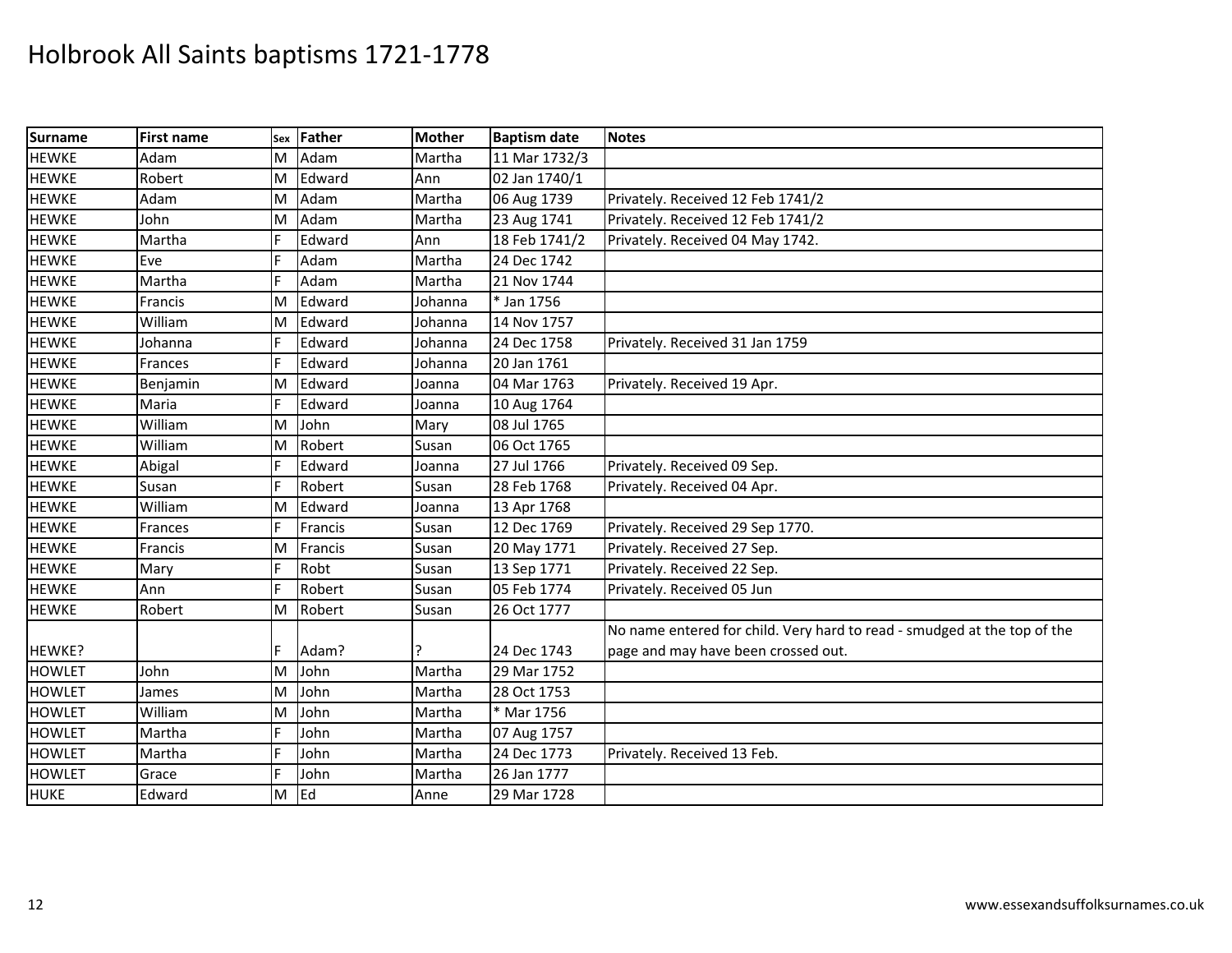| <b>Surname</b>   | <b>First name</b> | Sex | Father   | <b>Mother</b> | <b>Baptism date</b> | <b>Notes</b>                                |
|------------------|-------------------|-----|----------|---------------|---------------------|---------------------------------------------|
| HUNNABALL        | John              | M   | John     | Hellen        | 21 Sep 1746         |                                             |
| <b>HUNNARD</b>   | Thos              | M   | John     | Mary          | 02 Nov 1772         |                                             |
| <b>HUNNIBALL</b> | Hellen            | F   | John     | Hellen        | 29 Mar 1748         | Privately baptised. Received 03 Apr.        |
| <b>HUNNIBALL</b> | Sarah             | F   | John     | Hellen        | 03 Sep 1750         |                                             |
| <b>HUNNIBALL</b> | Avis              | F   | John     | Hellen        | 12 Jul 1752         |                                             |
| HUNNIBALL        | Joseph            | M   | John     | Hellen        | 07 Apr 1754         |                                             |
| <b>HUNNIBALL</b> | John              | M   | John     | Sarah         | 12 Jul 1754         | Privately                                   |
| <b>HUNNIBALL</b> | Sarah             | F   | John     | Sarah         | 07 Jun 1756         |                                             |
| <b>HUNNIBALL</b> | Elizabeth         | E   | John     | Sarah         | 25 Feb 1759         |                                             |
| <b>HUNNIBALL</b> | Hannah            | F   | John     | Sarah         | 24 Mar 1761         | Easter Tuesday. Privately. Received 21 Jun. |
| <b>HUNNIBALL</b> | Mary              | F   | John     | Sarah         | 06 Jul 1764         | Privately.                                  |
| <b>JARROLD</b>   | Jonathan          | M   | Jonathan | Elizabeth     | 29 Apr 1778         | Privately. Received 13 Sep                  |
| <b>JOYLESS</b>   | Elizabeth         | IF. | Robert   | Hannah        | 04 Nov 1733         |                                             |
| <b>JOYLESS</b>   | Hannah            | IF. | Robert   | Hannah        | * * 1736            | Date not given, only year.                  |
| <b>KEELER</b>    | James             | M   | James    | Eliz.         | 12 Apr 1723         |                                             |
| <b>KEMBELL</b>   | Sarah             |     | George   | Sarah         | 09 Sep 1737         | Privately. Received 11 May 1738.            |
| <b>KERRY</b>     | Henery            | M   | Henery   | Abigall       | 17 Aug 1751         | Privately baptised. Received 25 Aug.        |
| <b>KERRY</b>     | Abigal            | F   | Henery   | Abigal        | * Nov 1752          |                                             |
| <b>KING</b>      | Jamey             | M   | James    | Martha        | 03 Jun 1722         |                                             |
| <b>KING</b>      | John              | M   | James    | Martha        | 14 Nov 1725         |                                             |
| <b>KING</b>      | Mary              | F   | James    | Martha        | 22 Sep 1732         |                                             |
| <b>KING</b>      | John              | M   | John     | Elizabeth     | 23 Nov 1760         |                                             |
| <b>KING</b>      | Francis           | M   | John     | Elizabeth     | 26 Dec 1762         |                                             |
| <b>KING</b>      | Lydia             | F   | Abraham  | Frances       | 18 Mar 1764         |                                             |
| <b>KING</b>      | Mary              |     | John     | Mary          | 04 Apr 1765         | Privately. Received 21 Apr.                 |
| <b>KING</b>      | Elizabeth         | F   | Abraham  | Frances       | 05 Feb 1766         | Privately. Received 23 Feb.                 |
| <b>KING</b>      | James             | M   | Philip   | Sarah         | 25 Jun 1766         | Privately. Received 31 Aug.                 |
| <b>KING</b>      | Elizabeth         | F   | John     | Mary          | 05 Apr 1767         | Privately                                   |
| <b>KING</b>      | Elizabeth         |     | Abraham  | Frances       | 14 Jun 1767         |                                             |
| <b>KING</b>      | John              | M   | John     | Mary          | 29 Jan 1769         |                                             |
| <b>KING</b>      | Richard           | M   | John     | Mary          | 11 Feb 1770         |                                             |
| <b>KING</b>      | James             | M   | John     | Mary          | 17 May 1772         |                                             |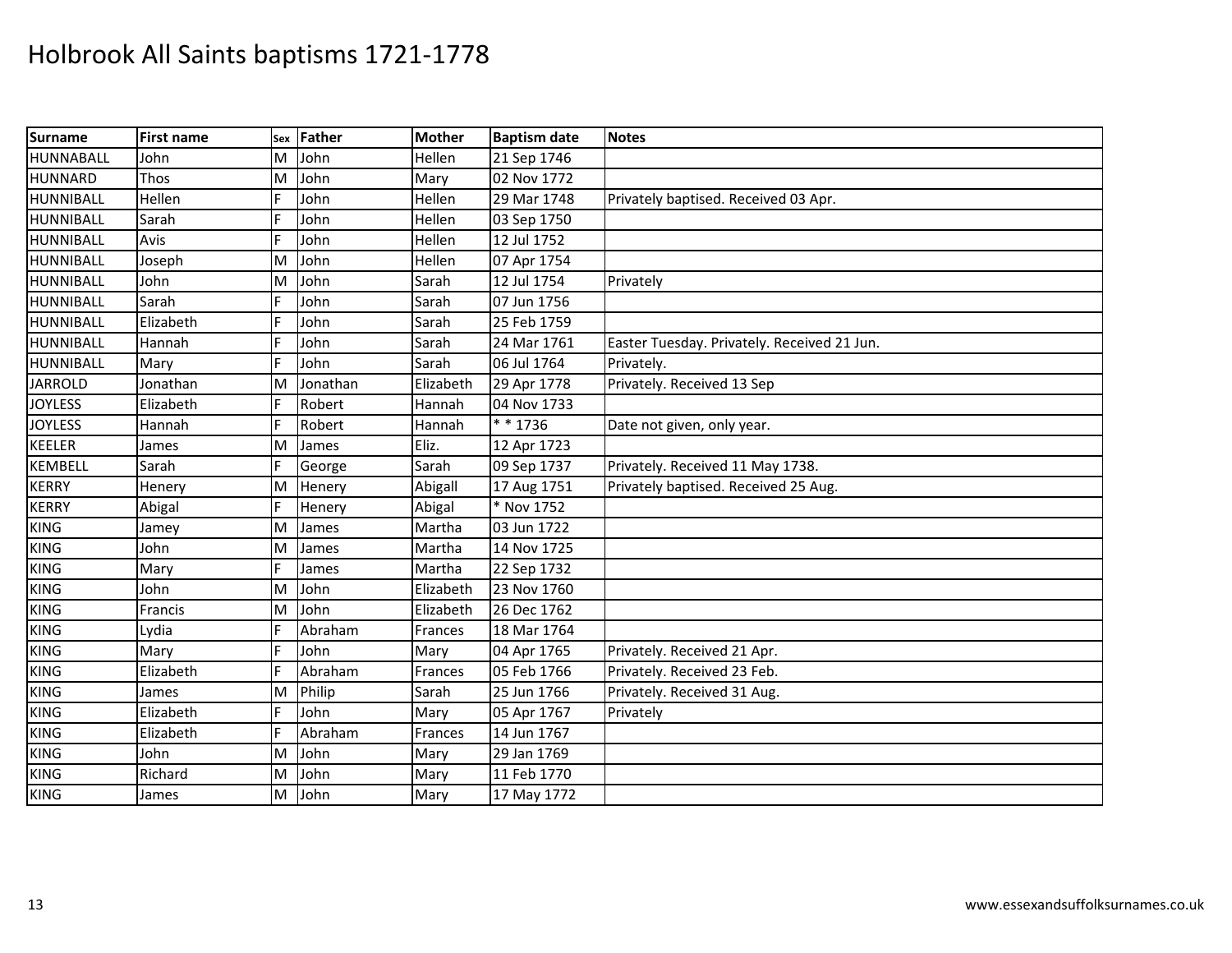| Surname           | <b>First name</b> |   | sex Father | <b>Mother</b> | <b>Baptism date</b> | <b>Notes</b>                |
|-------------------|-------------------|---|------------|---------------|---------------------|-----------------------------|
| $\overline{KING}$ | Ann               | F | Abraham    | Elizabeth     | 30 Aug 1772         |                             |
| <b>KING</b>       | Richard           | M | John       | Mary          | 17 Apr 1774         |                             |
| <b>KING</b>       | Abraham           | M | Abraham    | Elizabeth     | 09 May 1774         | Privately. Received 25 May. |
| <b>KING</b>       | Thomas            | M | John       | Mary          | 03 Oct 1776         |                             |
| LAMBARD           | Mary              | E | Simon      | Mary          | 25 May 1735         |                             |
| LAMBERD           | Simon             | M | Simon      | Mary          | 11 Feb 1732/3       |                             |
| LAMBERT           | William           | M | Simon      | Mary          | 01 Jun 1740         |                             |
| LAMBERT           | Robert            | M | Simon      | Mary          | 26 Jun 1743         |                             |
| <b>LAMBERT</b>    | John              | M | Simon      | Mary          | 15 Jun 1746         |                             |
| LAMBERT           | Hannah            | F | Samuel     | Christian     | 21 May 1768         | Privately. Received 29 May  |
| LAMBERT           | Mary              |   | Samuel     | Christian     | 29 Sep 1771         |                             |
| LAMBERT           | Philip            | M | Samuel     | Christian     | 13 Nov 1773         |                             |
| LANGHAM           | William           | M | William    | Ann           | 06 Aug 1764         |                             |
| LANGHAM           | Mary              | F | William    | Ann           | 22 Jun 1766         | Privately. Received 01 Jul. |
| LANGHAM           | Charls            | M | William    | Ann           | 08 Jan 1770         |                             |
| LANGHAM           | Ann               |   | William    | Ann           | 11 Oct 1773         |                             |
| LANGHAM           | Edmund            | M | William    | Ann           | 26 Jun 1775         | Privately. Received 12 Oct. |
| LAST              | Robert?           | M | Robert     | Mary          | 28 Sep 1777         |                             |
| <b>LAURENCE</b>   | Stephen           | M | Thomas     | Elizabeth     | 05 Dec 1742         |                             |
| <b>LAURENCE</b>   | Sarah             |   | Thomas     | Elizabeth     | 16 Sep 1747         |                             |
| <b>LAURENCE</b>   | Mary              |   | Thomas     | Elizabeth     | 14 Jun 1752         |                             |
| <b>LAURENCE</b>   | Abraham           | M | Thos       | Elizabeth     | 29 Jun 1755         |                             |
| LAWRANCE          | Robert            | M | Thomas     | Elizabeth     | 25 Feb 1749/50      |                             |
| LAWRENCE          | Thomas            | M | Thos       | Eliz          | 14 Nov 1736         |                             |
| LAWRENCE          | Stephen           | M | Thomas     | Eliz.         | 18 Mar 1738/9       |                             |
| LEE               | Job               | M | Job        | Sarah         | 12 Oct 1767         |                             |
| <b>LEGETT</b>     | Martha            | E | John       | Martha        | 04 Jun 1761         | Privately. Received 19 Jul. |
| LEVEL             | Thomas            | M | Thomas     | Sarah         | 27 Jan 1739/40      |                             |
| LEVELL            | Sarah             | F | Thomas     | Sarah         | 09 May 1742         |                             |
| LEVELL            | John              | M | Thomas     | Sarah         | 09 Dec 1744         |                             |
| LEWIS             | Samuel            | M | Samuel     | Sarah         | 04 Nov 1722         |                             |
| LEWIS             | John              | M | Samuel     | Sarah         | 23 May 1725         |                             |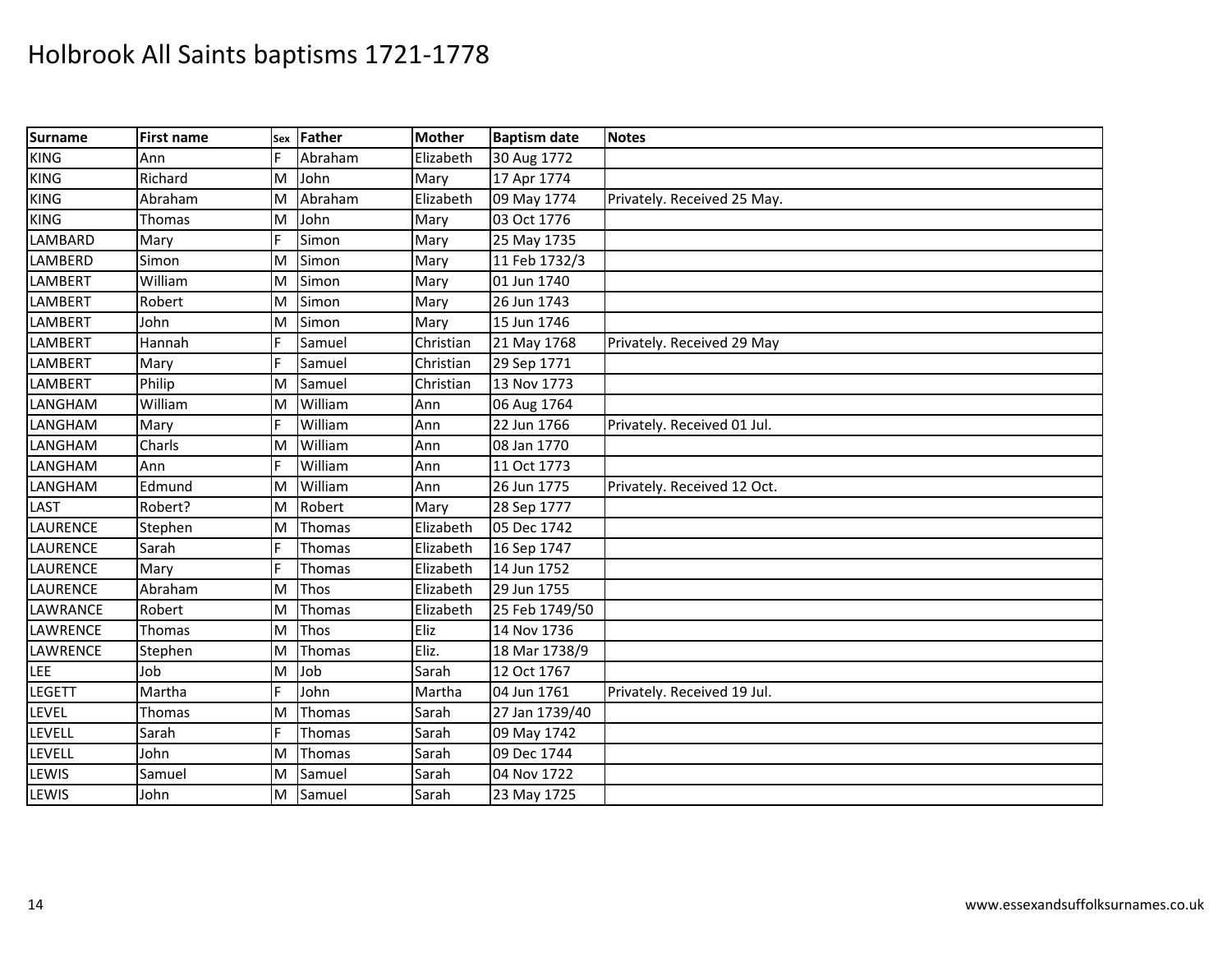| <b>Surname</b>  | <b>First name</b> |   | sex Father            | <b>Mother</b> | <b>Baptism date</b> | <b>Notes</b>                                         |
|-----------------|-------------------|---|-----------------------|---------------|---------------------|------------------------------------------------------|
| <b>LLOYD</b>    | Ephraim Richard   | M | James Steward         | Elizabeth     | 30 Oct 1758         | Privately                                            |
| <b>LORD</b>     | Alice             |   |                       | Alice         | 23 Jan 1737/8       | <b>Base child</b>                                    |
|                 |                   |   | <b>Original James</b> |               |                     |                                                      |
| <b>LOYD</b>     | John              | M | Stewart               | Elizabeth     | 09 Sep 1762         | Privately.                                           |
| <b>LUCAS</b>    | John              | M | Thomas                | Eliz          | 21 Dec 1721         |                                                      |
| <b>LUCAS</b>    | Charls            | M | Richard               | Alice         | 18 Nov 1744         |                                                      |
| <b>LUCAS</b>    | Ann               |   | Richard               | Alice         | 08 Feb 1746/7       |                                                      |
| <b>LUCAS</b>    | Richard           | M | Richard               | Alice         | 01 Apr 1749         |                                                      |
| <b>LUCAS</b>    | Catherine         | F | Richard               | Alice         | 31 Mar 1751         |                                                      |
| <b>LUCAS</b>    | Elizabeth         |   | Richard               | Alice         | 12 Jan 1755         |                                                      |
| <b>MANN</b>     | Hannah            |   | Joseph                | Elizabeth     | 29 Oct 1755         | Privately baptised. Received 09 Nov.                 |
| <b>MANN</b>     | Mary              |   | Joseph                | Elizabeth     | 29 Oct 1755         | Privately baptised. Received 09 Nov.                 |
| <b>MANNING</b>  | Elizabeth         | F | Joseph                | Elizabeth     | 04 Nov 1744         |                                                      |
| <b>MANNING</b>  | Benjamin          | M | Joseph                | Elizabeth     | 19 Apr 1747         |                                                      |
| <b>MANNING</b>  | Richard           | M | Joseph                | Elizabeth     | 18 Jan 1750/1       | Received 20 May 1750.                                |
| <b>MANNING</b>  | Richard           | M | Joseph                | Elizabeth     | 12 Jun 1753         |                                                      |
| <b>MANNING</b>  | John              | M | Joseph                | Elizabeth     | 22 Oct 1758         |                                                      |
| <b>MANNING</b>  | Isaack            | M | Joseph                | Elizabeth     | 01 May 1761         | Privately.                                           |
| <b>MANNING</b>  | Taster            | M | George                | Elizabeth     | 28 Jan 1770         | A bastard son of Elizabeth Manning by George Taster. |
| <b>MANNING</b>  | Mary              |   |                       | Elizabeth     | 08 Jun 1778         | Bastard                                              |
| <b>MARKHANT</b> | Matthias          | M | Matthias              | Sarah         | 26 Apr 1730         |                                                      |
| <b>MARKUM</b>   | Mary              | F | Matthias?             | Sarah         | 30 Apr 1729         |                                                      |
| <b>MARSH</b>    | Eliz.             | F | George                | Mary          | 24 Jul 1737         |                                                      |
| <b>MARSH</b>    | George            | M | George                | Mary          | 03 Dec 1738         |                                                      |
| <b>MARSH</b>    | Mary              |   | George                | Mary          | 15 Nov 1741         |                                                      |
| <b>MARSH</b>    | William           | M | George                | Mary          | 15 Jun 1746         |                                                      |
| <b>MARTAIN</b>  | Mary              | F | Thoams                | Mary          | 29 Apr 1729         |                                                      |
| <b>MARTAIN</b>  | Will.             | M | Thos                  | Mary          | 21 Apr 1730         |                                                      |
| <b>MARTAIN</b>  | Eliz?             |   | Thomas                | Mary          | 02 Jan 1731/2       |                                                      |
| <b>MARTAIN</b>  | Thomas            | M | John                  |               | 17 Aug 1732         | Son of John Martain by his wife.                     |
| <b>MARTAIN</b>  | Sarah             | E | Thomas                | Mary          | 25 Feb 1732/3       |                                                      |
| <b>MARTAIN</b>  | Edward            | M | John                  |               | 17 Jun 1733         | Son of John Martain by his wife.                     |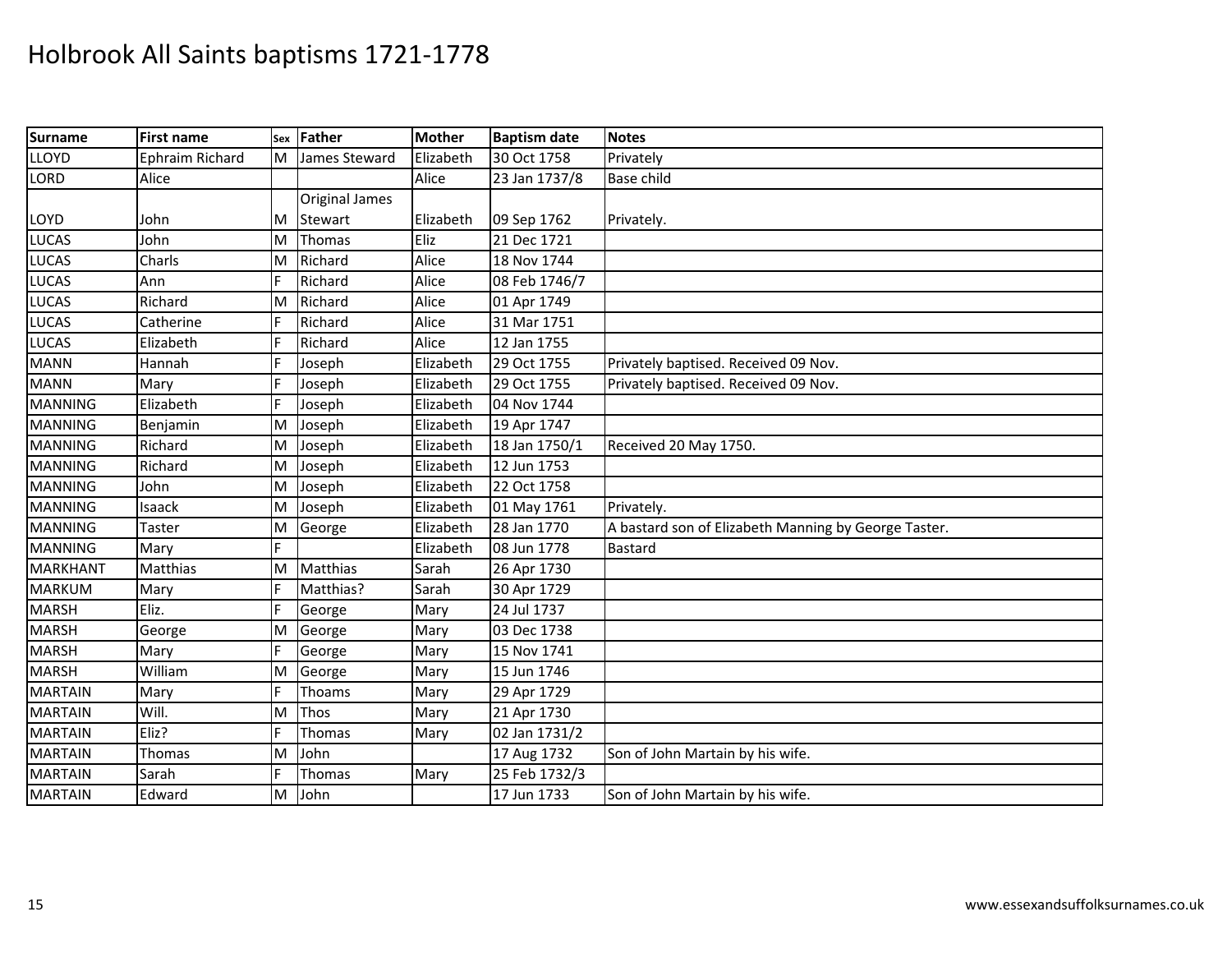| <b>Surname</b>   | <b>First name</b> | Sex | Father  | <b>Mother</b> | <b>Baptism date</b> | <b>Notes</b>                                                  |
|------------------|-------------------|-----|---------|---------------|---------------------|---------------------------------------------------------------|
| <b>MARTIN</b>    | Mary              |     | Thomas  | Mary          | 30 Jan 1722/3       |                                                               |
| <b>MARTIN</b>    | Thomas            | M   | Thomas  | Elizabeth     | 19 May 1725         |                                                               |
| <b>MARTIN</b>    | Eliz.             |     | Tho.    | Mary          | 13 May 1728         |                                                               |
| <b>MARTIN</b>    | Mercy             |     | Thomas  | Mary          | 04 Apr 1736         |                                                               |
| <b>MARTIN</b>    | Andrew            | M   | John    | Mary          | 02 Feb 1736/7       |                                                               |
| <b>MARTIN</b>    | Hannah            | F   | John    | Mary          | 23 Jan 1737/8       |                                                               |
| <b>MARTIN</b>    | Elizabeth         |     | James   | Mary          | 25 Jan 1738/9       |                                                               |
| <b>MARTIN</b>    | Mary              |     | James   | Mary          | 21 Dec 1740         |                                                               |
| <b>MARTIN</b>    | Susan             |     | John    | Mary          | 08 Feb 1740/1       |                                                               |
| <b>MARTIN</b>    | Susanna           |     | James   | Mary          | 23 Aug 1742         |                                                               |
| <b>MARTIN</b>    | James             | M   | James   | Mary          | 04 Mar 1743/4       |                                                               |
| <b>MARTIN</b>    | Hannah            |     | James   | Mary          | 03 Dec 1745         |                                                               |
| <b>MARTIN</b>    | Sarah             |     | James   | Mary          | 29 Nov 1747         | Received: 02 Mar 1752                                         |
| <b>MARTIN</b>    | Thomas            | M   | James   | Mary          | 02 Mar 1752         | Date of birth: 28 Dec 1749                                    |
| <b>MARTIN</b>    | John              | M   | James   | Mary          | 02 Mar 1752         |                                                               |
| <b>MARTIN</b>    | Mary              |     | James   | Mary          | 08 Feb 1765         | Aged 9 years. Daughter of James Martin & Mary, his late wife. |
| <b>MEADOWS</b>   | William           | M   | Thomas  | Hannah        | 02 Aug 1772         |                                                               |
| <b>MEADOWS</b>   | Hannah            |     | Thos    | Hannah        | 12 Feb 1775         |                                                               |
| <b>MEADOWS</b>   | Thomas            | M   | Thomas  | Hannah        | 03 Sep 1776         |                                                               |
| <b>MEADOWS</b>   | Mary              |     | Thomas  | Hannah        | 11 Nov 1778         | Privately                                                     |
| <b>MEADOWS</b>   | Martha            |     | Thomas  | Hannah        | 11 Nov 1778         | Privately                                                     |
| MULLENDER        | Thomas            | M   | Thos    | Catharine     | 14 Dec 1734         |                                                               |
| <b>MULLENDER</b> | Thomas            | M   | Thomas  | Catherine     | 21 Mar 1735/6       |                                                               |
| <b>MULLINDER</b> | Catharine         |     | Thos    | Catharine     | * Jan 1730/1        |                                                               |
| <b>MUNT</b>      | Margaret          |     | William | Sarah         | 24 Apr 1723         |                                                               |
| <b>MUNT</b>      | Sarah             |     | Will.   | Sarah         | 30 May 1725         |                                                               |
| <b>MUNT</b>      | Mary              |     | William | Sarah         | 15 Apr 1728         |                                                               |
| <b>MUNT</b>      | John              | M   | John    | Hannah        | 27 Nov 1731         |                                                               |
| <b>MUNT</b>      | William?          | M   | William | Sarah         | 10 Sep 1732         |                                                               |
| <b>MUNT</b>      | Martha            | F   | Will    | Sarah         | 25 May 1735         |                                                               |
| <b>MUNT</b>      | James             | M   | William | Sarah         | 12 Feb 1737/8       |                                                               |
| <b>MUNT</b>      | James             | M   | James   | Mary          | 19 Jul 1752         |                                                               |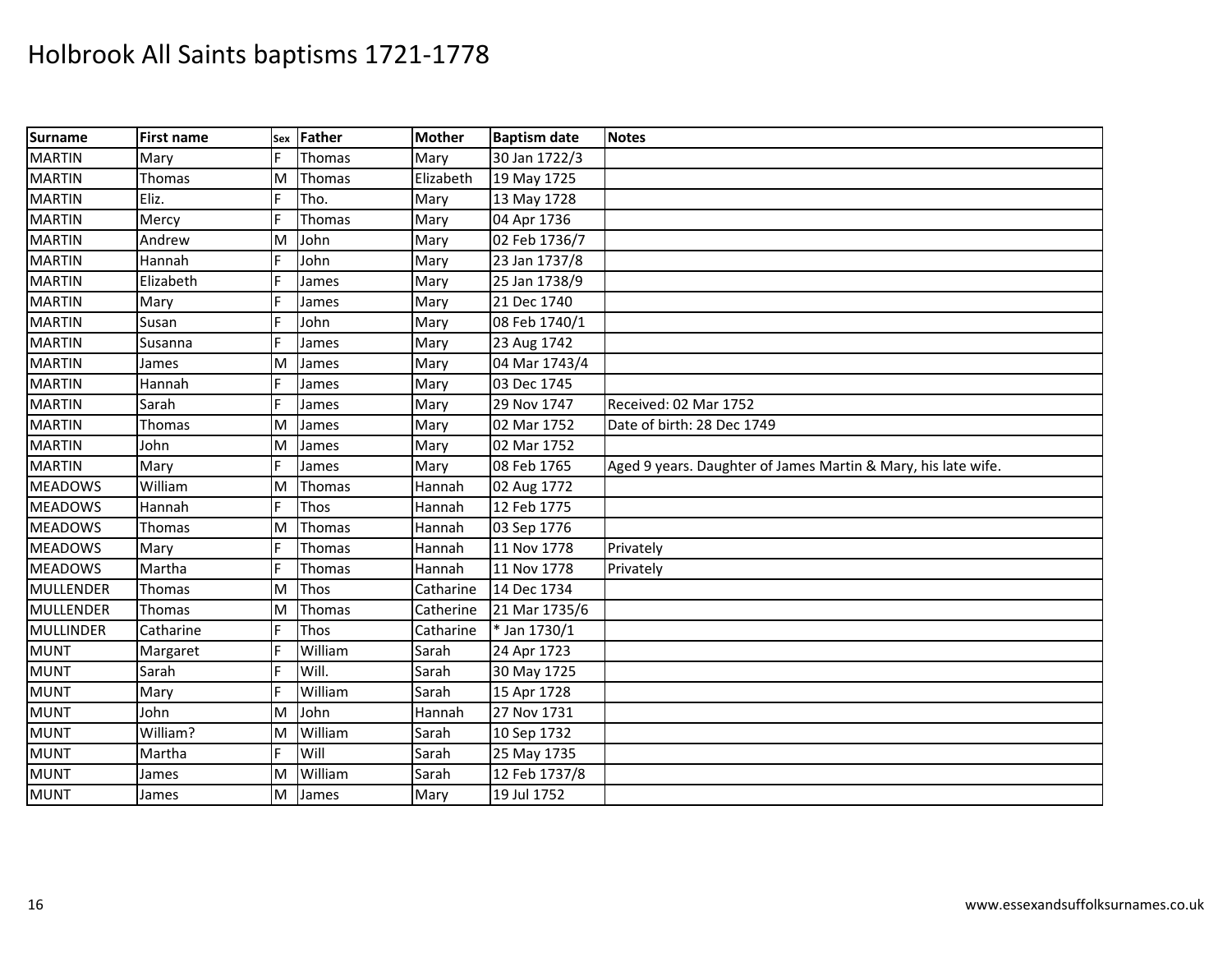| <b>Surname</b>  | <b>First name</b> | Sex | Father   | <b>Mother</b> | <b>Baptism date</b> | <b>Notes</b>                                                                   |
|-----------------|-------------------|-----|----------|---------------|---------------------|--------------------------------------------------------------------------------|
| <b>MUNT</b>     | William           | M   | James    | Mary          | 24 Feb 1754         |                                                                                |
| <b>MUNT</b>     | Mary              | F   | James    | Mary          | 14 Sep 1755         |                                                                                |
| <b>MUNT</b>     | John              | M   | James    | Mary          | 05 Mar 1758         |                                                                                |
| <b>MUNT</b>     | Edmond            | M   | James    | Mary          | 29 Jan 1761         | Privately.                                                                     |
| <b>MUNT</b>     | Susan             | IF. | James    | Mary          | 28 Mar 1762         |                                                                                |
| <b>MUNT</b>     | Edward            | M   | James    | Mary          | 09 Mar 1766         |                                                                                |
| <b>MUNT</b>     | James             | M   | James    | Sarah         | 03 May 1767         | Privately. Received 02 Aug.                                                    |
| <b>MUNT</b>     | John              | M   | William  | Elizabeth     | 30 Dec 1770         |                                                                                |
| <b>MUNT</b>     | William           | M   | James    | Sarah         | 05 May 1771         |                                                                                |
| <b>MUNT</b>     | Edward            | M   | James    | Sarah         | 10 Nov 1772         | Privately. Received 18 Apr.                                                    |
| <b>MUNT</b>     | Joseph            | M   | James    | Sarah         | 19 Mar 1775         | Privately. Received 02 Apr.                                                    |
| <b>MUNT</b>     | Martha            | IF. | William  | Elizabeth     | 30 Jun 1776         |                                                                                |
| <b>MUNT</b>     | Christopher       | M   | James    | Sarah         | 20 Apr 1777         | Privately.                                                                     |
| <b>NICHOLLS</b> | Elizabeth         | F   | Anthony  | Eliz.         | 04 Apr 1722         |                                                                                |
| <b>NICHOLLS</b> | Elizabeth         |     | Anthony  | Eliz.         | 15 Jun 1723         |                                                                                |
| <b>NICHOLLS</b> | Anthony           | M   | Anthony  | Eliz.         | 24 Jun 1725         |                                                                                |
| <b>NICHOLLS</b> | William           | M   | Benjamin | Dorcas        | 15 Nov 1767         |                                                                                |
| <b>NICHOLS</b>  | Benjamin          | M   | Benjamin | Dorcas        | 27 Oct 1765         |                                                                                |
| <b>NICOLS</b>   | Joseph            | M   | Benjamin | Dorcas        | 12 Nov 1769         |                                                                                |
| <b>NICOLS</b>   | Elizabeth         | IF. | Benjamin | Dorcas        | 06 Apr 1772         | Privately.                                                                     |
| <b>NORRIS</b>   | Solomon           | M   | John     | Susan         | 30 Dec 1722         |                                                                                |
| <b>NORRIS</b>   | Mary              | F   | John     | Susan         | *Feb 1724/5         | Date of baptism is given as 29 Feb.                                            |
| <b>NUN</b>      | <b>Thomas</b>     | M   | John     |               | 17 May 1722         | Son of John Nun, by his wife.                                                  |
| <b>NUN</b>      | Abraham           | M   | John     | Mary          | 21 Mar 1724/5       |                                                                                |
| <b>NUNN</b>     | Martin            | M   | Martin   | Elizabeth     | 09 Dec 1744         | Privately. Rector of this parish.                                              |
| <b>NUNN</b>     | Mary              | lF. | Martin   | Elizabeth     | 15 Sep 1748         | Rector of this parish.                                                         |
| <b>NUNN</b>     | Elizabeth         | F   | Martin   | Elizabeth     | 24 Apr 1750         | Rector of this parish                                                          |
| <b>NUNN</b>     | Mary              | IF. | Thos     | Mary          | 25 Aug 1751         |                                                                                |
| <b>NUNN</b>     | Martin            | M   | Martin   | Elizabeth     | 29 May 1752         | Date of birth: 01 May 1752. Rectr of this parish.                              |
| <b>NUNN</b>     | Abraham           | M   | Thos     | Mary          | 16 Sep 1753         |                                                                                |
|                 |                   |     |          |               |                     | Date of birth: 25 Mar 1754. Privately baptised. Received 25 Apr. Rectr of this |
| <b>NUNN</b>     | John              |     | M Martin | Elizabeth     | 28 Mar 1754         | parish.                                                                        |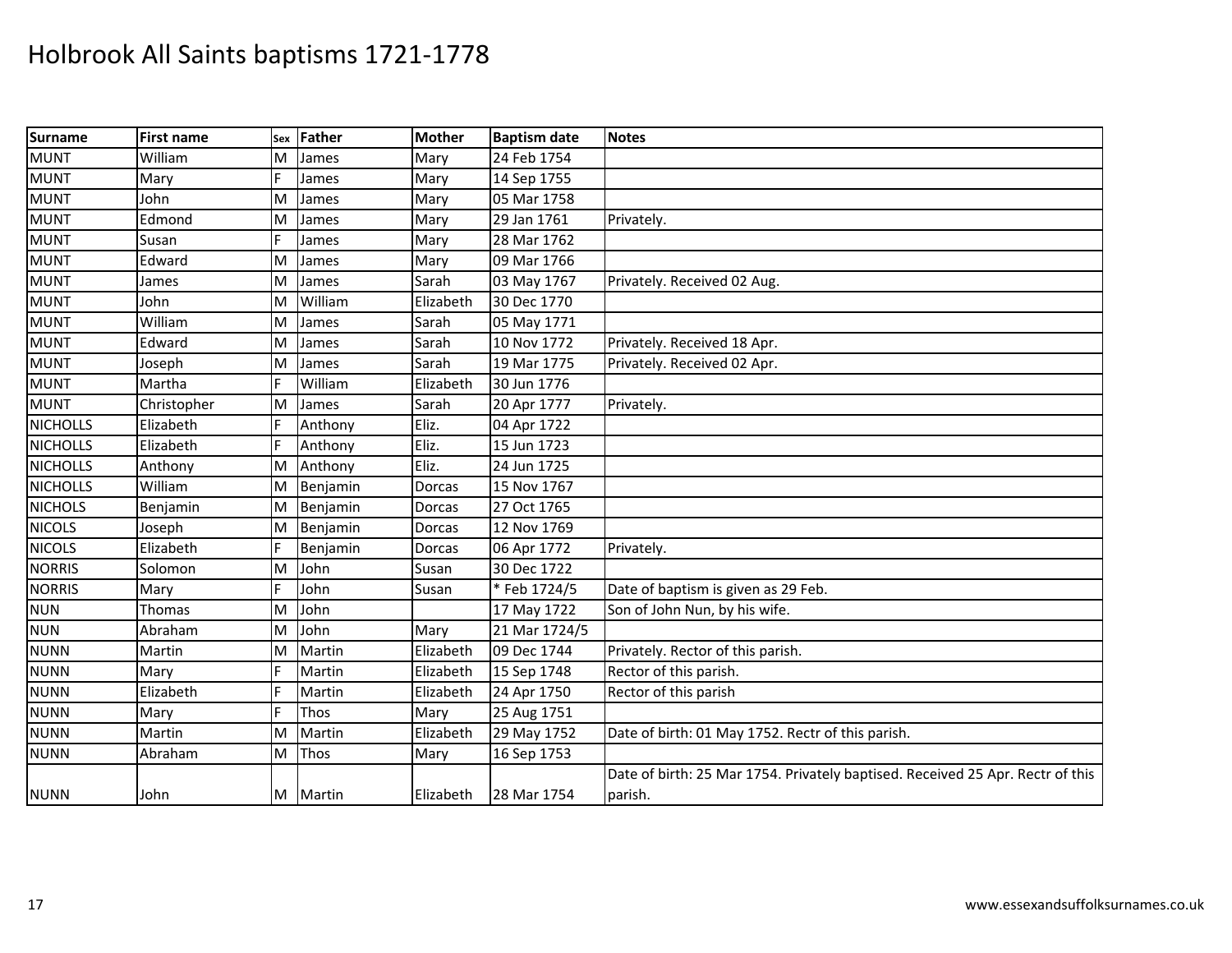| Surname        | <b>First name</b> | Sex | Father          | <b>Mother</b> | <b>Baptism date</b> | <b>Notes</b>                |
|----------------|-------------------|-----|-----------------|---------------|---------------------|-----------------------------|
| <b>NUNN</b>    | Sarah             | E   | Thos            | Mary          | 06 Oct 1754         |                             |
| <b>NUNN</b>    | Thos              | M   | Thos            | Mary          | 02 Apr 1756         | Privately. Received 09 May. |
| <b>NUNN</b>    | John              | M   | Thos            | Mary          | 26 Jul 1760         | Privately. Received 10 Aug. |
| <b>NUNN</b>    | Mary              | F   | Thos            | Mary          | 12 Mar 1762         | Privately.                  |
| <b>OLIVER</b>  | Will              | M   | Will            | Sarah         | 14 May 1735         |                             |
| PAGE           | Robert            | M   | Robert          | Christian     | 31 Jan 1762         | of Stutton                  |
| PAIN           | Sarah             |     | John            | Sarah         | 27 Oct 1734         |                             |
| PAIN           | *a*l              | IF. | John            | Elizabeth     | 15 May 1749         |                             |
| <b>PARSON</b>  | William           | M   | William         | Ann           | 07 Jul 1767         |                             |
| <b>PARSONS</b> | Mary              | F   | Robert          | Mary          | 02 May 1762         |                             |
| <b>PARSONS</b> | Sarah             |     | Robert          | Dorothy       | 29 May 1767         |                             |
| <b>PARSONS</b> | Elizabeth         | F   | Robert          | Dorothy       | 15 Apr 1770         |                             |
| <b>PEAK</b>    | Ann               | F   | Richard         | Catherine     | 07 Jan 1770         |                             |
| <b>PEAK</b>    | Robert            | M   | Richard         | Catherine     | 04 Aug 1771         |                             |
| <b>PEAK</b>    | Mary              |     |                 | Catharine     | 18 Apr 1773         |                             |
| <b>PEAK</b>    | Mary              | lF. | John            | Mary          | 25 Jul 1773         |                             |
| <b>PINNAR</b>  | Nickolas          | M   | <b>Niccolas</b> | Sarah         | 09 Dec 1731         |                             |
| <b>PINNAR</b>  | John              | M   | <b>Niccolas</b> | Sarah         | 24 Feb 1733/4       |                             |
| <b>PINNER</b>  | Sarah             | F   | Nicks.          | Sarah         | 12 Dec 1736         |                             |
| <b>PINNER</b>  | Mary              | F   | <b>Nichos</b>   | Sarah         | 22 Apr 1739         |                             |
| <b>PINNER</b>  | Hannah            | F   | <b>Nicolas</b>  | Sarah         | 17 Nov 1745         |                             |
| <b>PINNER</b>  | Eve               | F   | <b>Nicolas</b>  | Sarah         | * Mar 1748          |                             |
| <b>PINNER</b>  | Adam              | M   | <b>Nicolas</b>  | Sarah         | 01 Sep 1749         |                             |
| PO[T_][T_]ER   | Martha            | IF. | John            | Martha        | 09 Apr 1773         | Privately                   |
| <b>POLE</b>    | Martha            | F   | Abraham         | Abigal        | 27 Sep 1732         |                             |
| <b>POLLEY</b>  | Mary              | F   | John            | Ellenah       | 27 Mar 1726         |                             |
| <b>POOL</b>    | Susan             |     | William         | Alice         | 16 Jan 1761         |                             |
| <b>POOLEY</b>  | Mary              | F   | Robert          | Margeret      | 03 Feb 1727/8       |                             |
| <b>POOLEY</b>  | Margt             | IF. | Robt            | Margt         | 12 Mar 1730/1       |                             |
| <b>POOLEY</b>  | Sarah             | IF. | John            | Sarah         | 27 Apr 1733         |                             |
| <b>POOLEY</b>  | Robert            | M   | Robert          | Margret       | 03 Feb 1733/4       |                             |
| <b>POOLY</b>   | Hellen            | F   | Rob.            | Hellen        | 20 Oct 1723         |                             |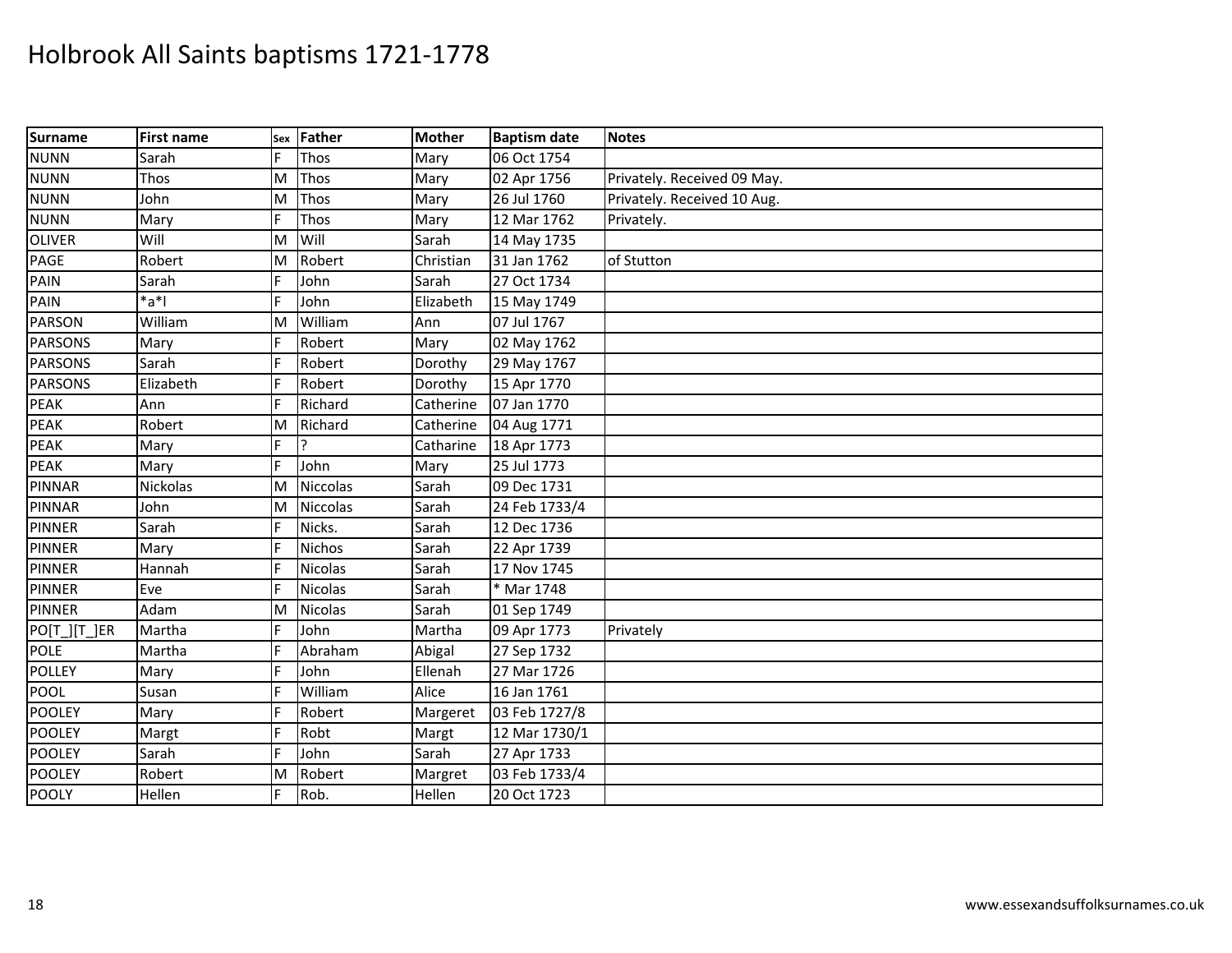| Surname       | <b>First name</b> |    | sex Father | <b>Mother</b> | <b>Baptism date</b> | <b>Notes</b>                               |
|---------------|-------------------|----|------------|---------------|---------------------|--------------------------------------------|
| <b>POOLY</b>  | Judith            | F  | John       | Sarah         | 27 Feb 1735/6       |                                            |
| <b>POOLY</b>  | Margeret          | E  | Robert     | Margeret      | 23 Oct 1737         |                                            |
| <b>POOLY</b>  | Hester            |    | Robert     | Margeret      | 28 Feb 1739/40      | Privately                                  |
| <b>POOLY</b>  | Sarah             | E  | John       | Sarah         | 12 Feb 1741/2       | This child was privately baptised in 1738. |
| <b>POOLY</b>  | John              | M  | John       | Sarah         | 12 Feb 1741/2       |                                            |
| <b>POOLY</b>  | William           | M  | William    | Alice         | 28 Jan 1753         |                                            |
| <b>POOLY</b>  | Alice             |    | William    | Alice         | 15 Jun 1754         |                                            |
| <b>POOLY</b>  | Joseph            | M  | William    | Alice         | Dec 1755            |                                            |
| <b>POOLY</b>  | Mary              |    | William    | Alice         | 20 Mar 1757         |                                            |
| <b>POOLY</b>  | Samuel            | ΙM | William    | Alice         | 24 Apr 1759         |                                            |
| <b>POOLY</b>  | Mary              |    | William    | Mary          | 25 Nov 1776         |                                            |
| <b>PORTER</b> | John              | M  | John       | Dorothy       | 24 Jan 1741/2       |                                            |
| <b>PORTER</b> | Mary              | F  | John       | Dorothy       | 29 Apr 1744         |                                            |
| <b>PORTER</b> | Samuel            | M  | Samuel     | Elizabeth     | 27 May 1744         |                                            |
| <b>PORTER</b> | William           | M  | John       | Dorothy       | 03 Aug 1746         |                                            |
| <b>PORTER</b> | Dorothy           |    | Samuel     | Elizabeth     | 14 Jun 1747         |                                            |
| <b>PORTER</b> | Dorothy           | E  | John       | Dorothy       | * May 1748          |                                            |
| <b>PORTER</b> | William           | M  | Samuel     | Elizabeth     | 08 Apr 1750         |                                            |
| <b>PORTER</b> | Robert            | M  | John       | Dorothy       | 25 May 1751         |                                            |
| <b>PORTER</b> | Thomas            | M  | Samuel     | Elizabeth     | 17 May 1752         |                                            |
| <b>PORTER</b> | Sarah             | E  | John       | Dorothy       | 09 Sep 1753         |                                            |
| <b>PORTER</b> | Elizabeth         |    | Samuel     | Elizabeth     | 11 Aug 1754         |                                            |
| <b>PORTER</b> | Dorothy           | F  | John       | Dorothy       | 02 Nov 1755         |                                            |
| <b>PORTER</b> | Robert            | M  | Samuel     | Elizabeth     | 17 Oct 1756         |                                            |
| <b>PORTER</b> | Ruth?             | F  | John       | Dorothy       | 30 Apr 1758         |                                            |
| <b>PORTER</b> | Mary              |    | Samuel     | Elizabeth     | 04 May 1760         |                                            |
| <b>PORTER</b> | Esther            |    | Samuel     | Elizabeth     | 02 May 1762         |                                            |
| <b>PORTER</b> | Martha            | F  | John       | Dorothy       | 19 Sep 1762         |                                            |
| <b>PORTER</b> | Esther            |    | Samuel     | Elizabeth     | 29 Aug 1764         |                                            |
| <b>PORTER</b> | William           | M  | William    | Mary          | 08 Jun 1777         |                                            |
| <b>PORTER</b> | Mary              | E  | William    | Mary          | 02 Aug 1778         |                                            |
| <b>RANDS</b>  | Elizabeth         | E  | William    | Susan         | 06 Sep 1724         |                                            |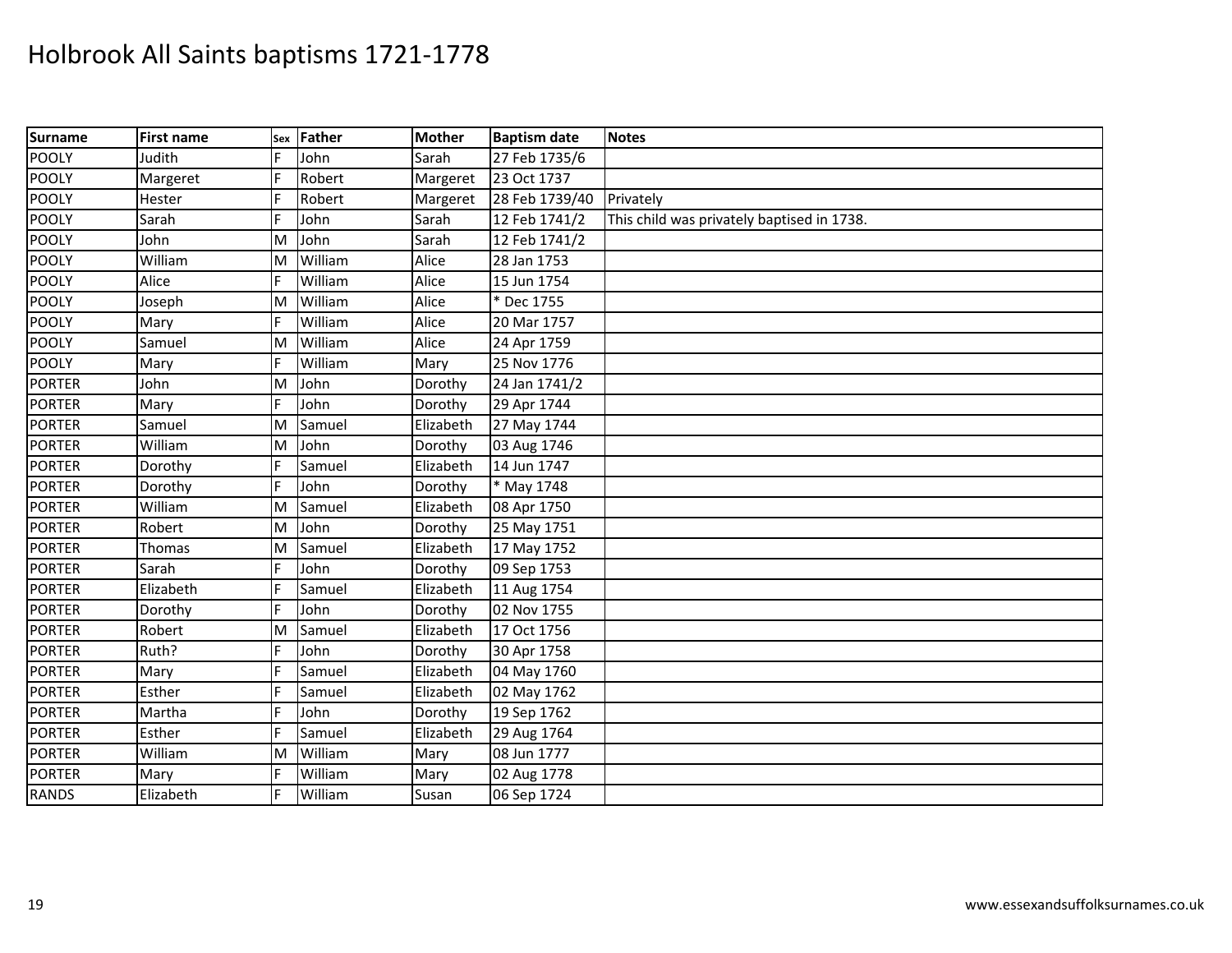| <b>Surname</b>  | <b>First name</b> | Sex | Father   | <b>Mother</b> | <b>Baptism date</b> | <b>Notes</b>                                                              |
|-----------------|-------------------|-----|----------|---------------|---------------------|---------------------------------------------------------------------------|
| <b>RAWLSON</b>  | Susan             | F   | Ambrose  | Susan         | 04 Jun 1726         |                                                                           |
| <b>RAYMER</b>   | George            | M   | Jonathan | Mar[yg]       | 29 Dec 1734         |                                                                           |
| <b>RAYMER</b>   | Frances           |     | Jonathan | Mary          | 11 Dec 1737         |                                                                           |
| <b>RAYMER</b>   | Sarah             | F   | Jonathan | Mary          | 14 Jul 1751         |                                                                           |
| <b>RAYMOUR</b>  | Mary              |     | Jonathan | Mary          | 30 Jul 1732         |                                                                           |
| <b>REED</b>     | Sarah             |     | John     | Mary          | 02 Dec 1721         |                                                                           |
| <b>REED</b>     | Mary              |     | John     | Mary          | 26 Apr 1723         | Daughter of the late John Reed, by Mary his wife.                         |
| <b>RENDLE</b>   | Sarah             | F   | Tho.     | Mary          | 18 Dec 1721         |                                                                           |
| <b>RENOLDS</b>  | Robert            | M   | Thomas   | Mary          | 27 Apr 1726         |                                                                           |
| <b>RENOLDS</b>  | Jeremiah          | M   | Jeremiah | Susannah      | 14 Mar 1727/8       |                                                                           |
| <b>RENOLLS</b>  | Hewke             | M   | Thomas   | Mary          | 23 Nov 1722         |                                                                           |
| <b>RENOLLS</b>  | Thomas            | M   | Thomas   | Mary          | 30 Aug 1724         |                                                                           |
| <b>REVENS</b>   | Ann               | F   | Joseph   | Esther        | 10 Oct 1750         |                                                                           |
| <b>REVENS</b>   | Esther            |     | Joseph   | Esther        | 13 May 1753         |                                                                           |
| <b>REYNOLDS</b> | Thomas            | M   | Jeremiah | Susannah      | 09 May 1726         |                                                                           |
| <b>REYNOLDS</b> | Sarah             | F   | Hewke    | Mary          | 22 Jan 1748/9       |                                                                           |
|                 |                   |     |          |               |                     | Lucas, the illegitimate daughter of Alice Rich of Harkstead was privately |
|                 |                   |     |          |               |                     | baptised in that parish July 18 1742 & Received into the Congregation at  |
| <b>RICH</b>     | Lucas             |     |          | Alice         | 18 Nov 1744         | Holbrook Nov 18, 1744.                                                    |
| <b>RIVERS</b>   | Reuben            | M   | Thos     | Mary          | * * 1755            | Bastard son of Mary Rivers by Thos Wellam? Jnr.                           |
| <b>RIVET</b>    | George            | M   | George   | Mary          | 01 Feb 1739/40      |                                                                           |
| <b>RIVETT</b>   | Christal          | M   | George   | Mary          | 24 May 1742         | Privately baptised. Received 03 Feb 1763.                                 |
| <b>RIVETT</b>   | Sarah             |     | Christal | Sarah         | 30 Jun 1765         |                                                                           |
| <b>RIVETT</b>   | William           | M   | Christal | Sarah         | 21 Dec 1766         |                                                                           |
| <b>RIVETT</b>   | Sarah             |     | George   | Ann           | 16 Apr 1769         |                                                                           |
| <b>RIVIT</b>    | Mary              |     | George   | Mary          | 19 Apr 1732         |                                                                           |
| <b>RIVITT</b>   | Sussana           |     | George   | Mary          | 12 Dec 1735         |                                                                           |
| <b>ROBERT</b>   | Mary              | F   | John     | Mary          | 02 Mar 1761         |                                                                           |
| <b>ROBERTS</b>  | John              | M   | John     | Mary          | 26 Sep 1758         |                                                                           |
| <b>ROBERTS</b>  | Mary              |     | John     | Mary          | 29 Oct 1759         | Privately. Received 14 Nov.                                               |
| <b>ROBERTS</b>  | Rose              |     | John     | Mary          | 29 Oct 1759         | Privately. Received 14 Nov.                                               |
| <b>ROBERTS</b>  | Mary              | F   | John     | Mary          | 01 Sep 1762         |                                                                           |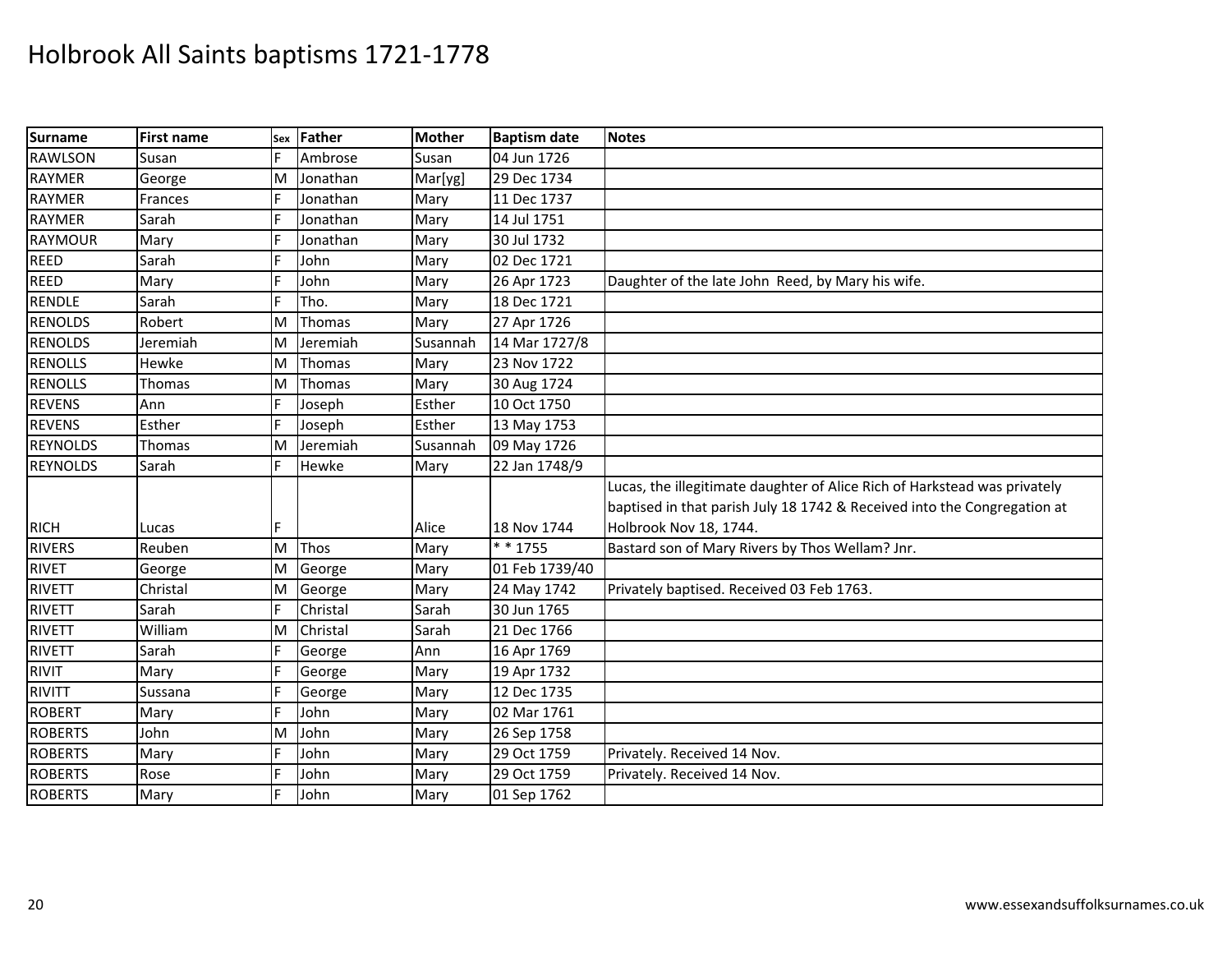| Surname          | <b>First name</b> |    | sex Father    | <b>Mother</b> | <b>Baptism date</b> | <b>Notes</b>                                                        |
|------------------|-------------------|----|---------------|---------------|---------------------|---------------------------------------------------------------------|
|                  |                   |    |               |               |                     |                                                                     |
| <b>ROBERTS</b>   | John              | ΙM | <b>Thomas</b> | Sarah         | 22 Dec 1763         | Posthumous son of Thomas. Privately baptised. Received 29 Mar 1764. |
| <b>ROLISON</b>   | Ambrose           | M  | Ambrose       | Susan         | * Apr 1729          |                                                                     |
| <b>ROSE</b>      | Joseph            | M  | Nicholas      | Anne          | 05 Nov 1723         |                                                                     |
| <b>ROSE</b>      | Mary              | F  | Nickoolus     | Ann           | 11 Oct 1730         |                                                                     |
| <b>ROSE</b>      | Joseph            |    |               | Mary          | 19 Dec 1758         | <b>Bastard child</b>                                                |
| <b>ROWLINSON</b> | John              | M  | Ambrose       | Susan         | 28 Apr 1736         |                                                                     |
| <b>ROWLISON</b>  | Susan             | F  | Ambrose       | Susan         | 07 Nov 1731         |                                                                     |
| <b>RUSSAL</b>    | Henery            | M  | Henery        | Martha        | 29 Jun 1767         |                                                                     |
| SAY              | Hannah            | F  | Richard       | Mary          | 03 Feb 1722/3       |                                                                     |
| SAY              | Robert            | M  | Richard       | Mary          | 14 Mar 1724/5       |                                                                     |
| SAY              | Susan             | F  | Rich.         | Mary          | 23 Nov 1729         |                                                                     |
| SAY              | Richard           | M  | Richard       | Johanna       | 28 Sep 1760         |                                                                     |
| SAY              | Joanna            | F  | Richard       | Joanna        | 29 Nov 1762         |                                                                     |
| <b>SCOT</b>      | Mary              | F  | John          | Mary          | 16 Mar 1772         |                                                                     |
| <b>SCOT</b>      | James             | M  | John          | Mary          | 04 Sep 1774         | Privately.                                                          |
| <b>SCRIVENER</b> | Hester            | F  | Samuel        | Margret       | 12 Dec 1722         |                                                                     |
| <b>SCRIVENER</b> | Abigail           | E  | Samuel        | Margret       | 24 Apr 1726         |                                                                     |
| <b>SCRIVENER</b> | Ann               |    | Samuel        | Ann           | 24 Dec 1731         | Daughter of Samuel (deceased)                                       |
| <b>SCRIVENER</b> | Susan             |    |               | Ann           | 20 Oct 1734         | Base child of Ann Scrivener, widdow.                                |
| <b>SCRIVENER</b> | Stephen           |    |               | Ann           | 09 Nov 1737         | Base child of Ann Scrivener, widow. Privately baptised.             |
| <b>SCRIVENER</b> | Mary              |    |               | Ann           | 24 Jun 1739         | Base child of Ann Scrivener, widow                                  |
| <b>SEAGAR</b>    | Mary              | F  | Robert        | Mary          | 06 Aug 1775         |                                                                     |
| <b>SEAGER</b>    | Thomas            | M  | Thomas        | Elizabeth     | 21 Aug 1757         |                                                                     |
| <b>SEAGER</b>    | Elizabeth         | E  | Thos          | Elizabeth     | 16 Sep 1759         |                                                                     |
| <b>SEAGER</b>    | John              | M  | Thomas        | Elizabeth     | 02 Jan 1763         |                                                                     |
| <b>SEAGER</b>    | Robert            | M  | Thomas        | Elizabeth     | 20 Oct 1765         |                                                                     |
| <b>SEAGER</b>    | Mary              | F  | Thos          | Elizabeth     | 01 Jan 1769         |                                                                     |
| <b>SEAGER</b>    | Samuel            | M  | Thomas        | Elizabeth     | 31 May 1771         | Privately. Received 23 Jun.                                         |
| <b>SEAGER</b>    | Sarah             | E  | Thomas        | Elizabeth     | 31 May 1771         | Privately. Received 23 Jun.                                         |
| <b>SEAGER</b>    | Joseph            | M  | Robert        | Mary          | 11 Mar 1773         | Privately. Received 18 Apr.                                         |
| <b>SEAGER</b>    | Hannah            | F  | Thomas        | Elizabeth     | 30 Jan 1774         |                                                                     |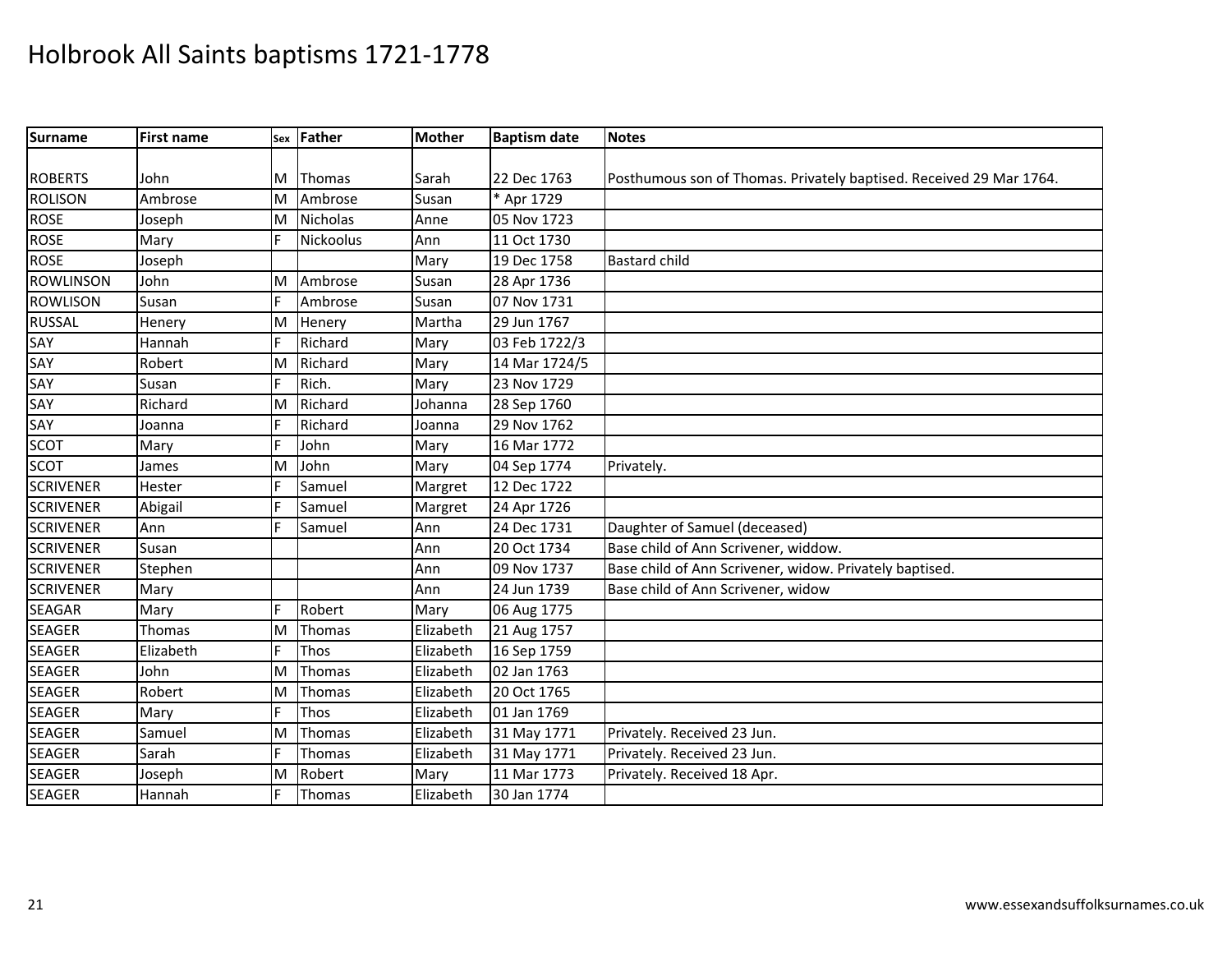| Surname         | <b>First name</b> | Sex | Father  | <b>Mother</b> | <b>Baptism date</b> | <b>Notes</b>                                                          |
|-----------------|-------------------|-----|---------|---------------|---------------------|-----------------------------------------------------------------------|
| <b>SEEMONS</b>  | William           | M   | Robert  | Susan         | 20 Oct 1726         |                                                                       |
| <b>SEMMONS</b>  | Mary              | F   | Robert  | Susanna       | 29 Mar 1724         |                                                                       |
| <b>SEMMONS</b>  | Ann               |     | Robert  | Susan         | 20 Apr 1729         |                                                                       |
| <b>SHEPHER</b>  | Margeret          | F   | Henery  | Margeret      | 11 Jan 1764         | Privately. Received 08 Feb.                                           |
| <b>SHEPHERD</b> | Henery            | M   | Henery  | Margaret      | 19 Jun 1756         | Privately. Received 07 Jul.                                           |
| <b>SHEPHERD</b> | John              | M   | Henery  | Margeret      | 15 Jan 1758         | Privately. Received 13 Feb.                                           |
| <b>SHEPHERD</b> | Thomas            | M   | Henery  | Margeret      | 11 May 1759         |                                                                       |
| <b>SHEPHERD</b> | John              | M   | Henery  | Margeret      | 20 Nov 1761         |                                                                       |
| <b>SHEPHERD</b> | Joyce             | F   | Henery  | Margeret      | 17 Apr 1766         | Received 03 Jun.                                                      |
| <b>SHEPHERD</b> | William           | M   | Henery  | Margaret      | 05 Aug 1768         |                                                                       |
| <b>SHEPHERD</b> | Philip            | M   | Henery  | Margeret      | 14 Nov 1770         |                                                                       |
| <b>SHEPHERD</b> | George            | M   | Henry   | Margaret      | 22 Apr 1772         |                                                                       |
| <b>SIMPSON</b>  | Martha            | IF. | James   | Frances       | 23 Apr 1764         |                                                                       |
| <b>SIMPSON</b>  | Frances           | F   | James   | Frances       | 29 Oct 1765         | Privately                                                             |
| <b>SMYTH</b>    | Hannah            | F   | Robt    | Hannah        | 01 Aug 1736         |                                                                       |
| SPARROW         | William           | M   | William | Rose          | 22 Jul 1759         |                                                                       |
| SPARROW         | William           | ΙM  | William | Rose          | 17 Sep 1760         |                                                                       |
| SPI[N_]K        | Henery            | M   | Edward  | Ann           | 18 Apr 1775         |                                                                       |
| <b>SPORLE</b>   | William           | ΙM  | William | Sarah         | 23 Oct 1768         |                                                                       |
| <b>SPORLE</b>   | Deborah           |     | William | Sarah         | 17 Nov 1776         |                                                                       |
| <b>STEGGALL</b> | William           | M   | William | Mary          | 27 Sep 1774         |                                                                       |
|                 |                   |     |         |               |                     | Bastard daughter of Mary Whiney by Wm Steggel. Privately. Received 18 |
| <b>STEGGEL</b>  | Mary              |     | Wm      | Mary          | 09 Apr 1773         | Apr.                                                                  |
| <b>STEGGEL</b>  | Martha            | F   | William | Mary          | 17 Jan 1778         | Privately. Received 19 Apr                                            |
| <b>TASTER</b>   | Taster            | M   | George  | Elizabeth     | 28 Jan 1770         | A bastard son of Elizabeth Manning by George Taster.                  |
| <b>TAYLER</b>   | Robert            | M   | William | Hannah        | 24 Jun 1722         |                                                                       |
| <b>TAYLER</b>   | Sarah             | IF. | William | Hannah        | 24 Jun 1722         |                                                                       |
| <b>TAYLER</b>   | Thomas            | M   | William | Hannah        | 01 Nov 1723         |                                                                       |
| <b>TAYLER</b>   | Robert            | M   | Will.   | Eliz.         | 09 Nov 1723         |                                                                       |
| <b>TAYLER</b>   | Henry             | M   | Will.   | Hanah         | 26 May 1725         |                                                                       |
| <b>TAYLER</b>   | Henry             | M   | William | Eliz          | 19 Mar 1726/7       | Son of William Tayler jun.                                            |
| <b>TAYLER</b>   | Thomas            | M   | Will.   | Elz           | 24 Oct 1731         | Son of Will. Tayler junr.                                             |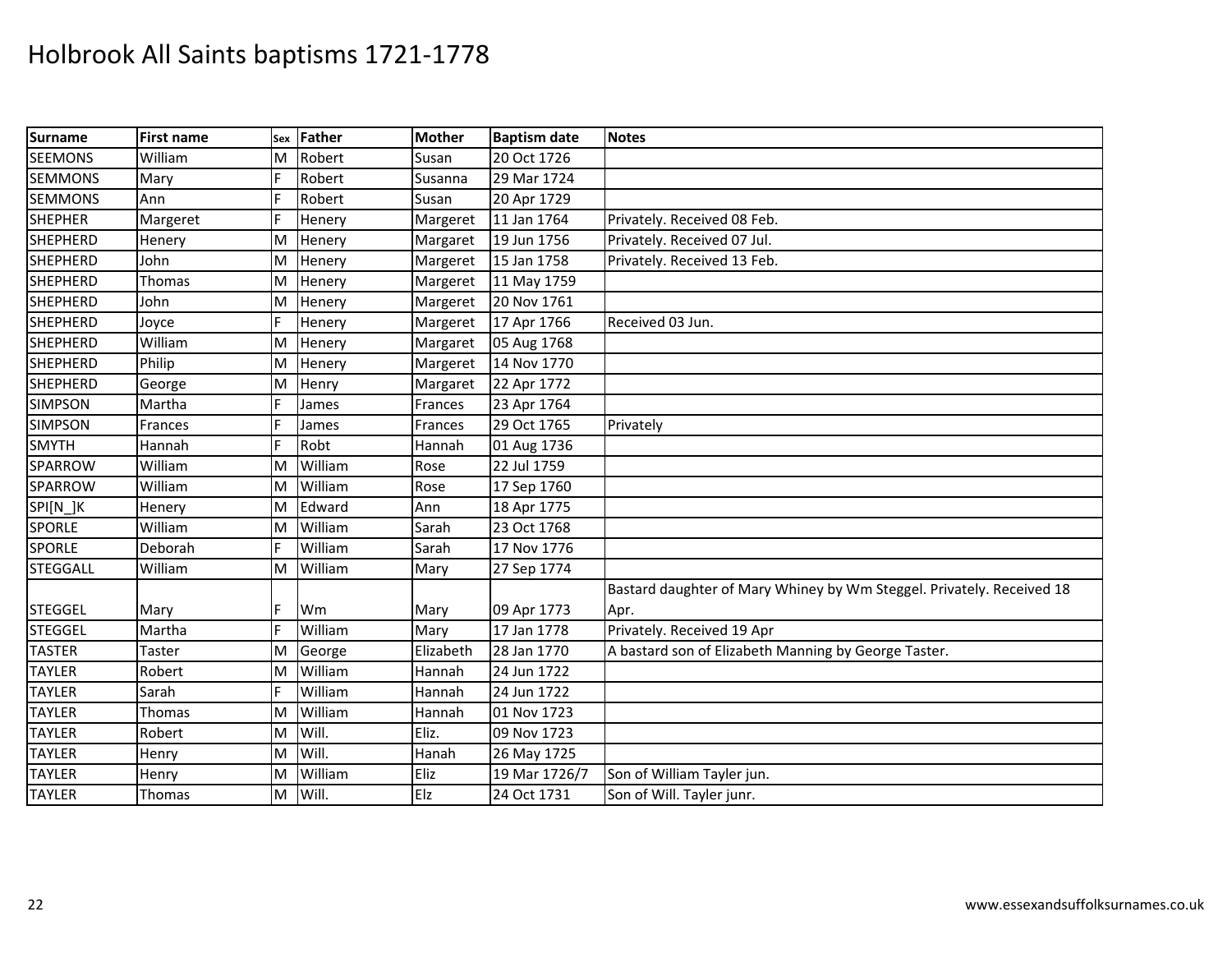| Surname       | <b>First name</b> | Sex | <b>Father</b> | <b>Mother</b> | <b>Baptism date</b> | <b>Notes</b>                                          |
|---------------|-------------------|-----|---------------|---------------|---------------------|-------------------------------------------------------|
| <b>TAYLOR</b> | Elizabeth         | F   | John          | Amy           | 28 Feb 1747/8       |                                                       |
| <b>TAYLOR</b> | Sarah             | F   | Robert        | Sarah         | 03 Jun 1750         |                                                       |
| <b>TAYLOR</b> | William           | M   | John          | Amy           | 08 Oct 1752         |                                                       |
| <b>TAYLOR</b> | Robert            | M   | Robert        | Sarah         | 31 Dec 1752         |                                                       |
| <b>TAYLOR</b> | Henery            | M   | Henery        | Mary          | 21 Jul 1754         |                                                       |
| <b>TAYLOR</b> | Thomas            | M   | John          | Mary          | 18 May 1755         |                                                       |
| <b>TAYLOR</b> | Charls            | M   | Henery        | Mary          | 07 Jul 1755         | Privately. Received 20 Jul.                           |
| <b>TAYLOR</b> | Elizabeth         | IF. | Henery        | Mary          | * Jun 1756          |                                                       |
| <b>TAYLOR</b> | Robert            | M   | John          | Amey          | 10 Apr 1757         |                                                       |
| <b>TAYLOR</b> | Thomas            | M   | Henery        | Mary          | 25 Sep 1757         |                                                       |
| <b>TAYLOR</b> | Mary              |     | Henery        | Mary          | 24 Sep 1758         |                                                       |
| <b>TAYLOR</b> | Amey              | E   | John          | Amey          | 07 Apr 1759         | Privately. Received 15 Apr. Easter.                   |
| <b>TAYLOR</b> | Susan             | F   | Henery        | Mary          | 14 Oct 1759         |                                                       |
| <b>TAYLOR</b> | William           | M   | Henery        | Mary          | 01 Jan 1761         |                                                       |
| <b>TAYLOR</b> | Hannah            |     | Henery        | Mary          | 30 Aug 1761         | The brickmaker.                                       |
| <b>TAYLOR</b> | Ann               | E   | Henery        | Mary          | 09 May 1762         |                                                       |
| <b>TAYLOR</b> | Thomas            | M   | Thomas        | Sarah         | 28 Jul 1762         |                                                       |
| <b>TAYLOR</b> | John              | ΙM  | Henery        | Mary          | 21 Aug 1763         |                                                       |
| <b>TAYLOR</b> | Mary              | IF. | Henery        | Mary          | 27 Nov 1763         | <b>Brickmaker</b>                                     |
| <b>TAYLOR</b> | Susan             | F   | Thomas        | Susanna       | 16 Feb 1764         |                                                       |
| <b>TAYLOR</b> | Robert            | M   | Henery        | Mary          | 12 Oct 1764         | Privately. Received 31 Oct.                           |
| <b>TAYLOR</b> | Henery            | M   | Henery        | Mary          | 16 Jul 1765         | Brickmaker. Privately. Received 30 Sep.               |
| <b>TAYLOR</b> | Mary              |     | Henry         | Mary          | 09 Mar 1766         |                                                       |
| <b>TAYLOR</b> | Susan             | E   | Henery        | Mary          | 10 Jul 1767         | Privately. Received 25 Oct.                           |
| <b>TAYLOR</b> | William           | M   | Henery        | Mary          | 06 May 1768         | Brickmaker. Privately baptised.                       |
| <b>TAYLOR</b> | Sarah             | F   | Henery        | Mary          | 23 Jul 1769         |                                                       |
| <b>TAYLOR</b> | Susanna           |     | Henery        | Mary          | 07 Sep 1770         | Brickmaker. Privately baptised. Received 30 Sep.      |
| <b>TAYLOR</b> | William           | ΙM  | Henery        | Mary          | 22 Mar 1771         | Privately. Received 31 Mar.                           |
| <b>TAYLOR</b> | Robert            | M   | Henery        | Mary          | 21 Jun 1772         | Brickmaker. Privately baptised. Received 10 Jan 1775. |
| <b>TAYLOR</b> | Ambrose           | M   | Henery        | Mary          | 21 Mar 1774         | Brickmaker. Privately. Received 13 Jan 1775.          |
| <b>TAYLOR</b> | Hannah            |     | Henery        | Mary          | 25 Sep 1774         |                                                       |
| <b>TAYLOR</b> | Mary              | F   | John          | Mary          | 24 Oct 1776         | Privately                                             |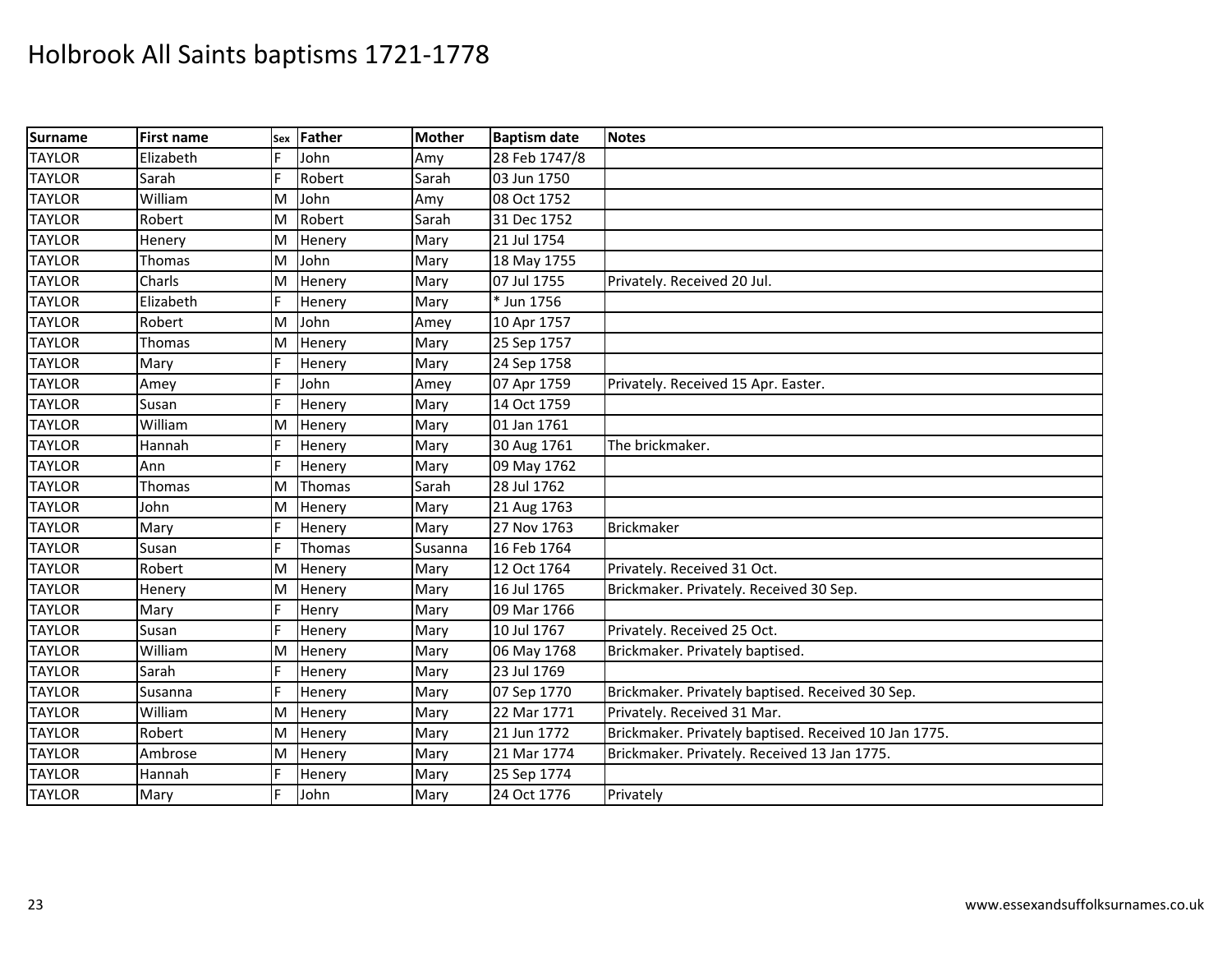| Surname           | <b>First name</b> | Sex | Father      | <b>Mother</b> | <b>Baptism date</b> | <b>Notes</b>                                                                |
|-------------------|-------------------|-----|-------------|---------------|---------------------|-----------------------------------------------------------------------------|
| <b>TIFFNY</b>     | Robert            | M   | Robt        | Elizabeth     | 25 May 1760         | Base son of Elizabeth Cuthbert by Robt Tiffny.                              |
| <b>WALKER</b>     | Walter            | M   | George      | Mary          | 23 May 1756         |                                                                             |
| <b>WALKER</b>     | James             | M   | George      | Mary          | 19 Dec 1758         |                                                                             |
| <b>WALSINGHAM</b> | Benjamin          | M   | Benjamin    | Sarah         | 31 Mar 1754         |                                                                             |
| <b>WALSINGHAM</b> | John              | M   | Benjamin    | Sarah         | * Jan 1756          |                                                                             |
| <b>WARD</b>       | William           | M   | John        | Mary          | 18 Feb 1754         | Privately                                                                   |
| <b>WARD</b>       | Elizabeth         |     | John        | Mary          | 18 Feb 1754         | Privately                                                                   |
| <b>WARD</b>       | Elizabeth         |     | Samuel      | Elizabeth     | 16 Feb 1777         |                                                                             |
| <b>WAYLAND</b>    | Martha            | E   | George      | Mary          | 13 Nov 1726         |                                                                             |
|                   |                   |     |             |               |                     | Richard & Catherine Wayland. Twins." No parents names given in register, so |
| <b>WAYLAND</b>    | Richard           |     |             |               | 15 Feb 1730/1       | it is unclear if Wayland is the father's or mother's name.                  |
|                   |                   |     |             |               |                     | Richard & Catherine Wayland. Twins." No parents names given in register, so |
| <b>WAYLAND</b>    | Catharine         |     |             |               | 15 Feb 1730/1       | it is unclear if Wayland is the father's or mother's name.                  |
| <b>WAYLAND</b>    | Ann?              |     |             | Mary          | 01 Jul 1733         | <b>Base child</b>                                                           |
| <b>WAYLAND</b>    | John              | M   | John        | Abigal        | 31 Dec 1738         |                                                                             |
| WEELLAM           | Sarah             | E   | Thos        | Sarah         | 18 May 1735         |                                                                             |
| <b>WELHAM</b>     | William           | M   | John        | Ann           | 04 Jul 1778         | Privately. Received 27 Sep                                                  |
| WELLAM            | Thos              | M   | Thos        | Sarah         | 28 Nov 1731         |                                                                             |
| WELLAM            | Jacob             | M   | Thos        | Sarah         | 18 Oct 1737         | Privately                                                                   |
| WELLAM            | Martha            |     | Thomas      | Sarah         | 03 Sep 1739         |                                                                             |
| WELLAM            | John              | M   | Thomas      | Sarah         | 22 Nov 1742         |                                                                             |
| WELLAM            | Samuel            | M   | Thoams      | Sarah         | 11 May 1746         |                                                                             |
| WELLAM?           | Reuben            | M   | <b>Thos</b> | Mary          | * * 1755            | Bastard son of Mary Rivers by Thos Wellam? Jnr.                             |
| WELLUM            | Richard           | M   | Thomas      | Sarah         | 05 Aug 1733         |                                                                             |
| WELLUM            | Joseph            | M   | Thos.       | Elizabeth     | 29 Aug 1773         | Bastard son of Elizabeth Cook, widow, by Thos. Wellum.                      |
| WELLUM            | Sarah             |     | Thos        | Elizabeth     | 18 Feb 1776         |                                                                             |
| <b>WHINEY</b>     | John              | M   | Abraham     | Hannah        | 03 Feb 1722/3       |                                                                             |
| <b>WHINEY</b>     | Hannah            | E   | Abraham     | Hannah        | 09 Apr 1726         |                                                                             |
| <b>WHINEY</b>     | Aviss             |     | Abraham     | Hannah        | 12 Apr 1730         |                                                                             |
| <b>WHINEY</b>     | Eliz              |     | Thomas      | Eliz.         | 28 Nov 1731         |                                                                             |
| <b>WHINEY</b>     | Mary              |     | Abraham     | Judith        | 29 Apr 1748         |                                                                             |
| <b>WHINEY</b>     | Catherine         | lF. | John        | Catherine     | 01 Oct 1748         | Privately baptised.                                                         |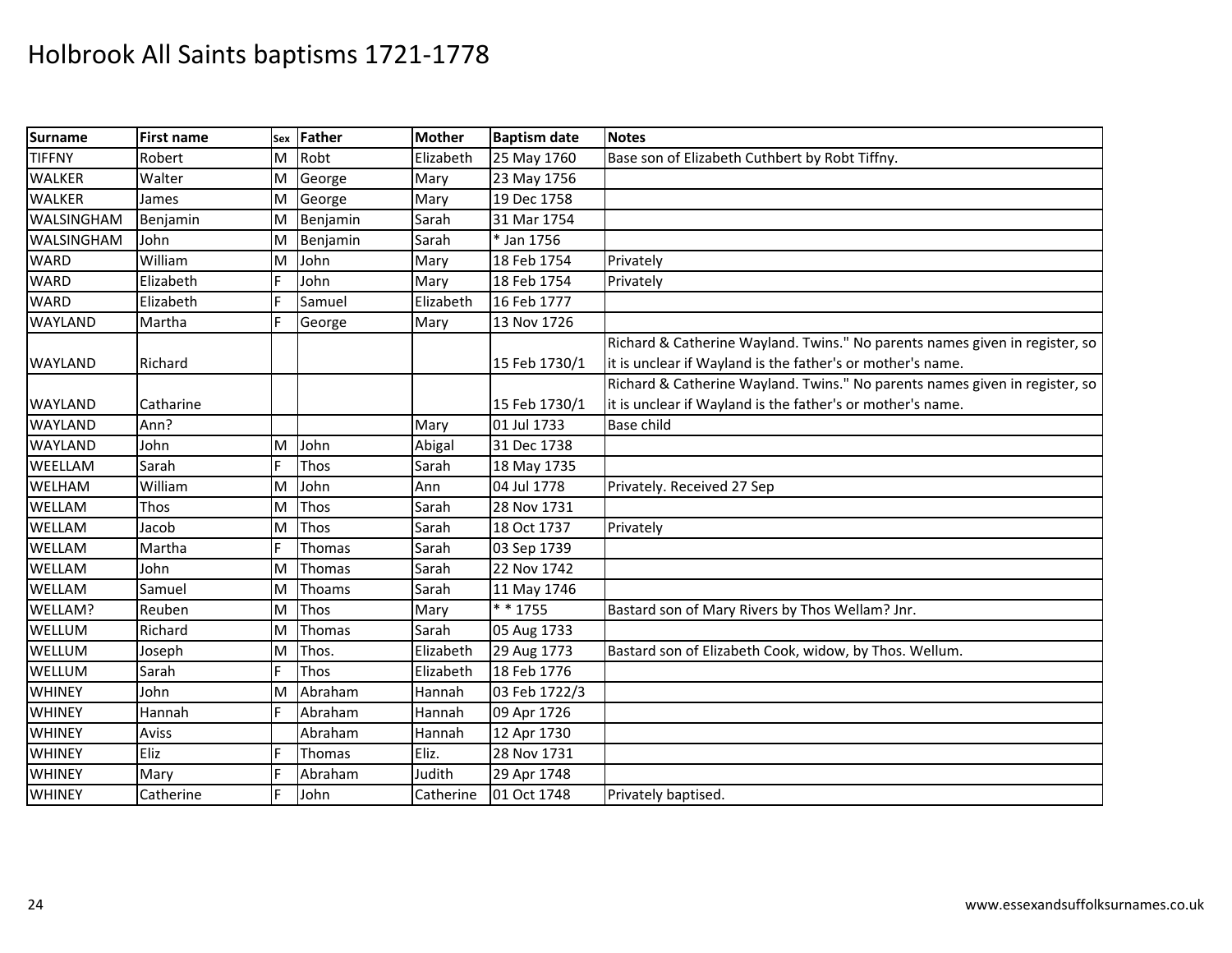| Surname         | <b>First name</b> | Sex | Father  | <b>Mother</b> | <b>Baptism date</b> | <b>Notes</b>                                                          |
|-----------------|-------------------|-----|---------|---------------|---------------------|-----------------------------------------------------------------------|
| <b>WHINEY</b>   | Susanna           | F   | John    | Catherine     | 15 Feb 1750/1       | Received 11 Jan 1756.                                                 |
| <b>WHINEY</b>   | Mary              |     | Thos    | Mary          | 13 May 1756         |                                                                       |
| <b>WHINEY</b>   | Jonathan          | M   | John    | Catherine     | 17 Apr 1757         |                                                                       |
| <b>WHINEY</b>   | Thomas            | M   | Thomas  | Mary          | 24 Jun 1761         | Privately. Received 5 Jul.                                            |
| <b>WHINEY</b>   | Mary              |     | Thomas  | Mary          | 04 Sep 1763         |                                                                       |
| <b>WHINEY</b>   | Elizabeth         | F   | Thomas  | Mary          | 16 Nov 1766         |                                                                       |
|                 |                   |     |         |               |                     | Bastard daughter of Mary Whiney by Wm Steggel. Privately. Received 18 |
| <b>WHINEY</b>   | Mary              |     | Wm      | Mary          | 09 Apr 1773         | Apr.                                                                  |
| <b>WHINEY</b>   | Robert            | M   | Robert  | Susan         | 18 Jun 1777         | Privately. Received 12 Oct.                                           |
| <b>WHINNEY</b>  | Sarah             |     | Thos    | Eliz          | 10 Nov 1734         |                                                                       |
| WHINNEY         | Abraham           | M   | Abraham | Judith        | 02 Mar 1734/5       |                                                                       |
| <b>WHINNEY</b>  | Robert            | M   | John    | Catharine     | 18 Mar 1742/3       |                                                                       |
| <b>WHINNY</b>   | Mary              | F   | Jno     | Catherine     | 21 Nov 1736         |                                                                       |
| <b>WHINNY</b>   | Joseph            | M   | Abraham | Judith        | 11 Mar 1738/9       |                                                                       |
| <b>WHINNY</b>   | John              | M   | John    | Catherine     | 05 Aug 1739         |                                                                       |
| <b>WHINNY</b>   | <b>Thomas</b>     | M   | Abraham | Judith        | 14 Aug 1743         |                                                                       |
| <b>WHINNY</b>   | Judith            |     | Abraham | Judith        | 23 Jun 1745         |                                                                       |
| <b>WHITING</b>  | William           | M   | William | Avis          | 08 Oct 1775         | Privately. Received Feb 1776.                                         |
| <b>WHITING</b>  | Avis              |     | William | Avis          | 19 May 1777         |                                                                       |
| <b>WHITING</b>  | George            | M   | William | Avis          | 10 Dec 1778         | Privately. Received 24 Dec 1780                                       |
| <b>WHITMAN</b>  | Hannah            |     | Henery  | Sarah         | 14 Jan 1763         | Privately.                                                            |
| <b>WHITMORE</b> | Elizabeth         |     | Henery  | Sarah         | 23 Jun 1758         | of Stutton Mill                                                       |
| <b>WHYAT</b>    | John              | M   | John    | Sarah         | 25 May 1777         |                                                                       |
| <b>WICHAM</b>   | Susanna           |     | John    | Susan         | 08 Apr 1739         |                                                                       |
| <b>WICKAM</b>   | Michal            | M   | John    | Susan         | 06 Dec 1741         |                                                                       |
| <b>WICKAM</b>   | William           | M   | John    | Susan         | 11 Dec 1743         |                                                                       |
| <b>WICKHAM</b>  | Christian         | F   | Michael | Christian     | 18 Mar 1721/2       |                                                                       |
| <b>WICKHAM</b>  | Mickill           | M   | Micaill | Christian     | 06 Jan 1729/30      |                                                                       |
| <b>WICKHAM</b>  | Sarah             |     | John    | Sarah         | 22 Feb 1746/7       |                                                                       |
| <b>WICKHAM</b>  | Elidad            | M   | John    | Susan         | 08 Apr 1750         | Numbers 34.21                                                         |
| <b>WICKHAM</b>  | Sarah             | F   | John    | Susan         | 06 Jan 1754         |                                                                       |
| <b>WICKUM</b>   | Mary              |     | Michael | Christian     | 27 Feb 1724/5       |                                                                       |